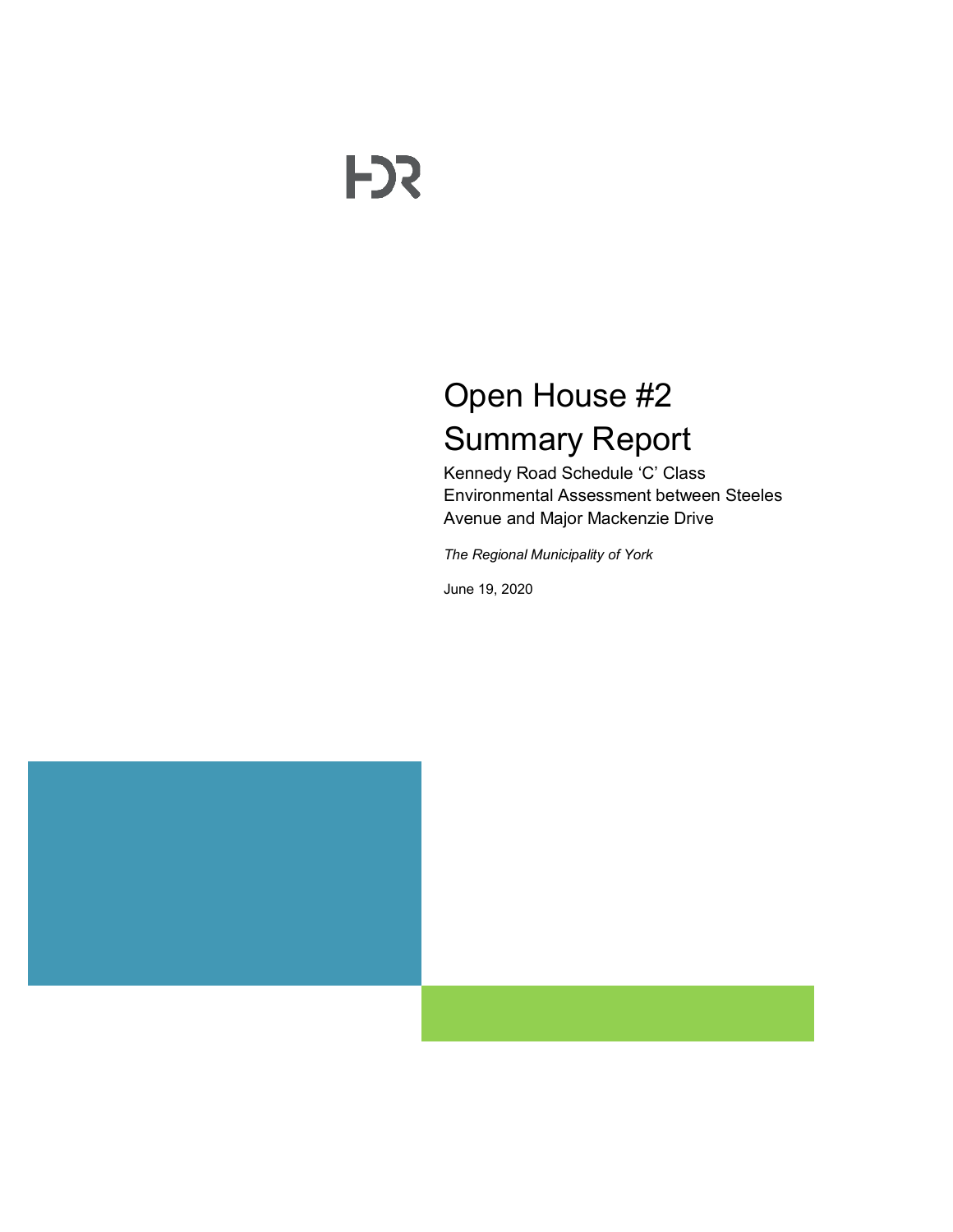## Context for November/December 2019 Public **Consultation**

York Region is undertaking an Environmental Assessment Study for Kennedy Road between Steeles Avenue and Major Mackenzie Drive in the City of Markham. This study will identify possible improvements to Kennedy Road to address current and future transportation needs and opportunities for pedestrians, cyclists, transit users, and motorists. The study is being carried out in accordance with the requirements of the Schedule 'C' Municipal Class Environmental Assessment (EA) process which is an approved process under the Environmental Assessment Act.

Public input is an important part of the multi-phase Kennedy Road Class EA process and a number of public and stakeholder consultation activities are being held to provide opportunities for engagement. An overview of the key consultation milestones is provided in **[Table 1](#page-1-0)**.

#### <span id="page-1-0"></span>**Table 1: Key Consultation Milestones**

| <b>Consultation Event</b>    | <b>Date</b>                      |  |
|------------------------------|----------------------------------|--|
| Notice of Study Commencement | May 18, 2017                     |  |
| Open House #1                | February 21 and 22, 2018         |  |
| Open House #2                | November 25 and December 2, 2019 |  |
| Notice of Study Completion   | <b>Tentatively Summer 2020</b>   |  |

The second round of public open houses was held in two locations as follows:

- Monday, November  $25<sup>th</sup>$ , 2019 at Milliken Mills Community Centre in the City of Markham, from 6:30 PM to 8:30 PM
- Monday, December 2<sup>nd</sup>, 2019 at Markham Pan Am Centre in the City of Markham, from 6:30 PM to 8:30 PM

Each Open House included the following information:

- 28 display boards, including:
	- Welcome
	- Overview of the study area, study objectives, and study process
	- **Purpose of Open House two and preferred solution**
	- What we've heard so far
	- Key technical studies and evaluation criteria
	- Road widening design approach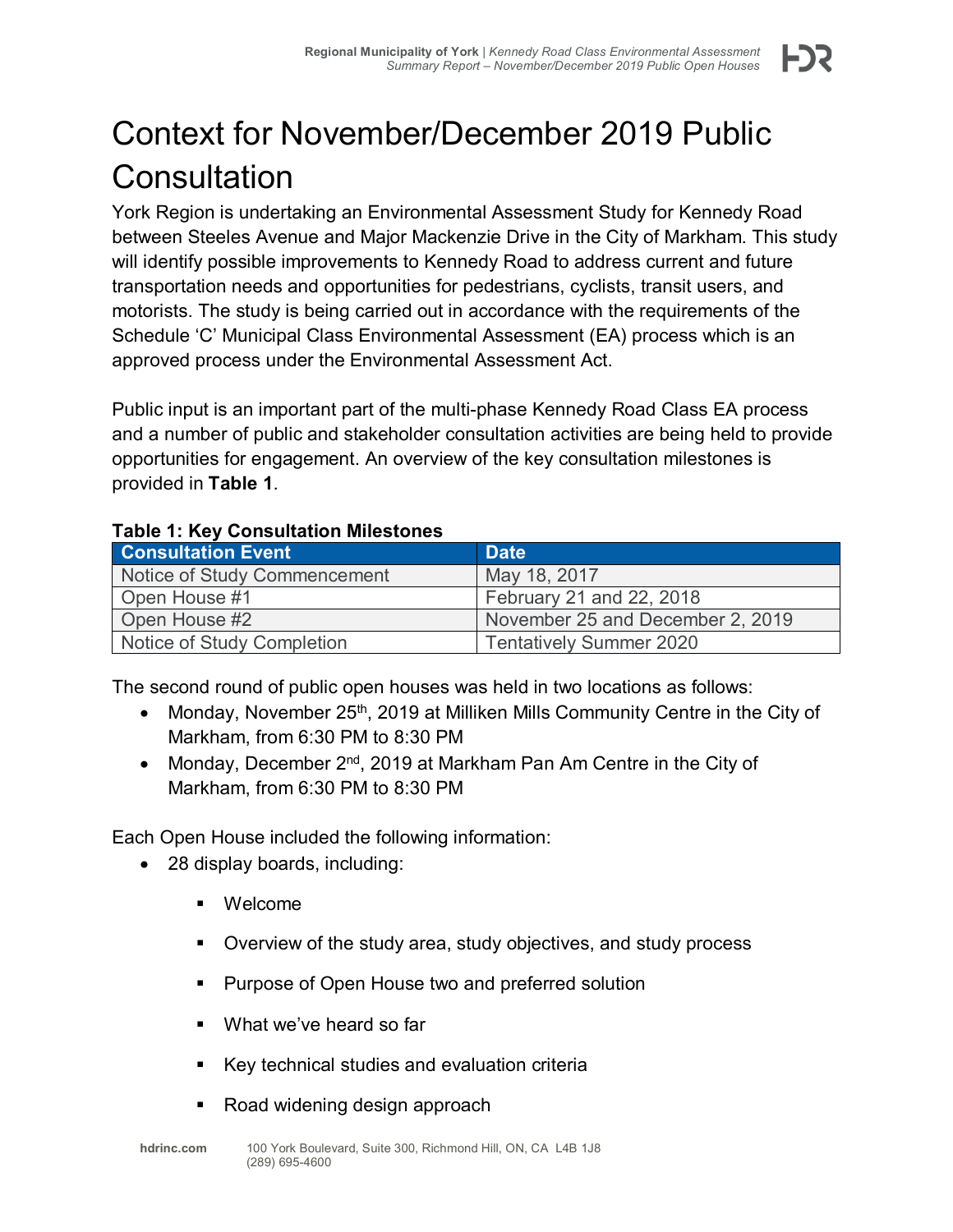- **EXECUTE:** Active Transportation facilities
- Design considerations, alternatives, evaluation, and recommendation for Stouffville GO Rail Crossing North of Clayton Drive
- Design considerations, alternatives, evaluation, and recommendation for CN Rail Crossing and Miller Avenue Extension
- Design considerations, alternatives, evaluation, and recommendation for Highway 407 ETR interchange
- Background, design considerations, alternatives, evaluation, and recommendation for VIVA Rapidway
- Design considerations, alternatives, evaluation, and recommendations for Stouffville GO Rail Crossing North of Austin Drive
- **Design considerations and recommendations for Rouge River Crossing**
- Design considerations, alternatives, evaluation, and recommendations for Hagerman Cemeteries and St. Philips and Bethesda Cemeteries
- Noise Barriers
- Recommended design, timing of improvements, and Next Steps
- Roll plans showing recommended design for the full corridor divided into 4 segments on tables
	- Members of the public were encouraged to write their comments and/or concerns on the plans directly or on post-it notes
- A looping video presentation of the display boards
- Hard copies of the Survey/Comment Form

A copy of the open house display boards is included in **Appendix A**.

Members of the York Region and HDR study team were in attendance and interacted with the public to answer questions, discuss concerns, and document comments. A sign-in table was located at the entrance to record attendance and for members of the public to sign up for the project mailing list, and were provided with comment sheets to obtain their feedback on the materials presented. Forty-five (45) people attended the open house on November 25, 2019 and thirty-nine (39) people attended the open house on December 2, 2019.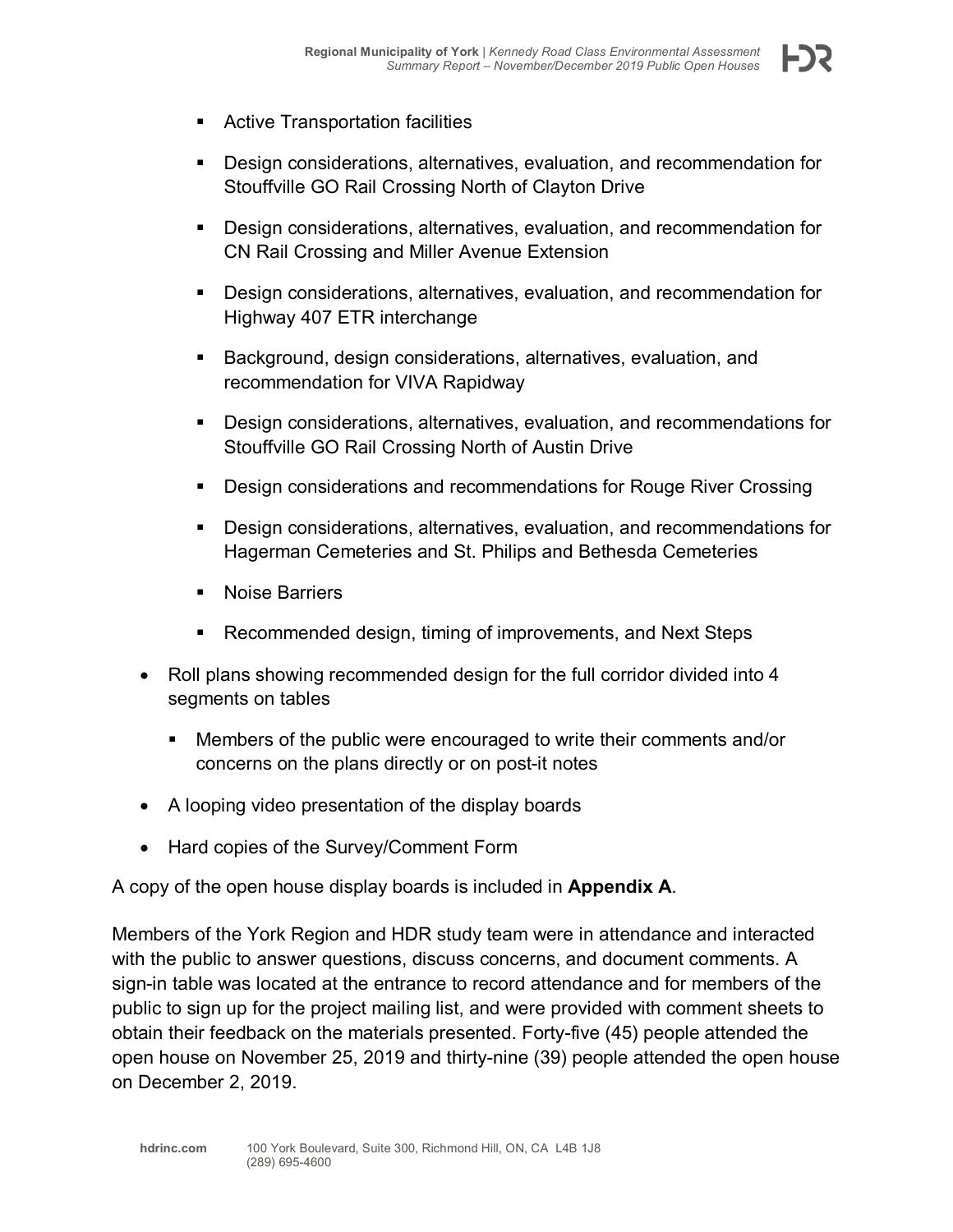In addition to the two open houses, an electronic version of the display boards was posted online at [www.York.ca/Kennedyroad](http://www.york.ca/Kennedyroad) allowing members of the public to view the open house material online at their convenience and fill out an online comment form to provide their input. The display boards, looping presentation and roll plans of the recommended design were posted on the project website on November 25, 2019.

### Methods of Communication

Multiple methods of communication were used to update the public about the Kennedy Road Class Environmental Assessment study and invite them to the open houses, including:

- Direct mail notice of open house to 4,277 members of the public, including property owners and residents along the study corridor
- Direct mail, email, and notice of open house to 64 agency representatives and 28 stakeholder group representatives
- Direct mail, email, and notice of open house to 10 Indigenous Community representatives from 5 different communities
- Email notification to 58 individuals on the project email list developed through previous responses to project notifications
- Updates to project website, including notification of open houses, open house material, and online comment form (survey) on project website: [www.York.ca/Kennedyroad](http://www.york.ca/Kennedyroad)
- Notice and Region Media Release posted on www.York.ca and [www.York.ca/Kennedyroad](http://www.york.ca/Kennedyroad) on November 14, 2019
- Social media updates: YR Twitter and YR Facebook posts went live on November 15, 22, and 29, 2019 promoting the Open House
- A news story went live on [www.York.ca](http://www.york.ca/) November 15, 2019 promoting the Open House
- Newspaper advertisements (Notice of Open House) on November 14 and 21, 2019 in the following newspapers:
	- Markham Economist and Sun
	- Ming Pao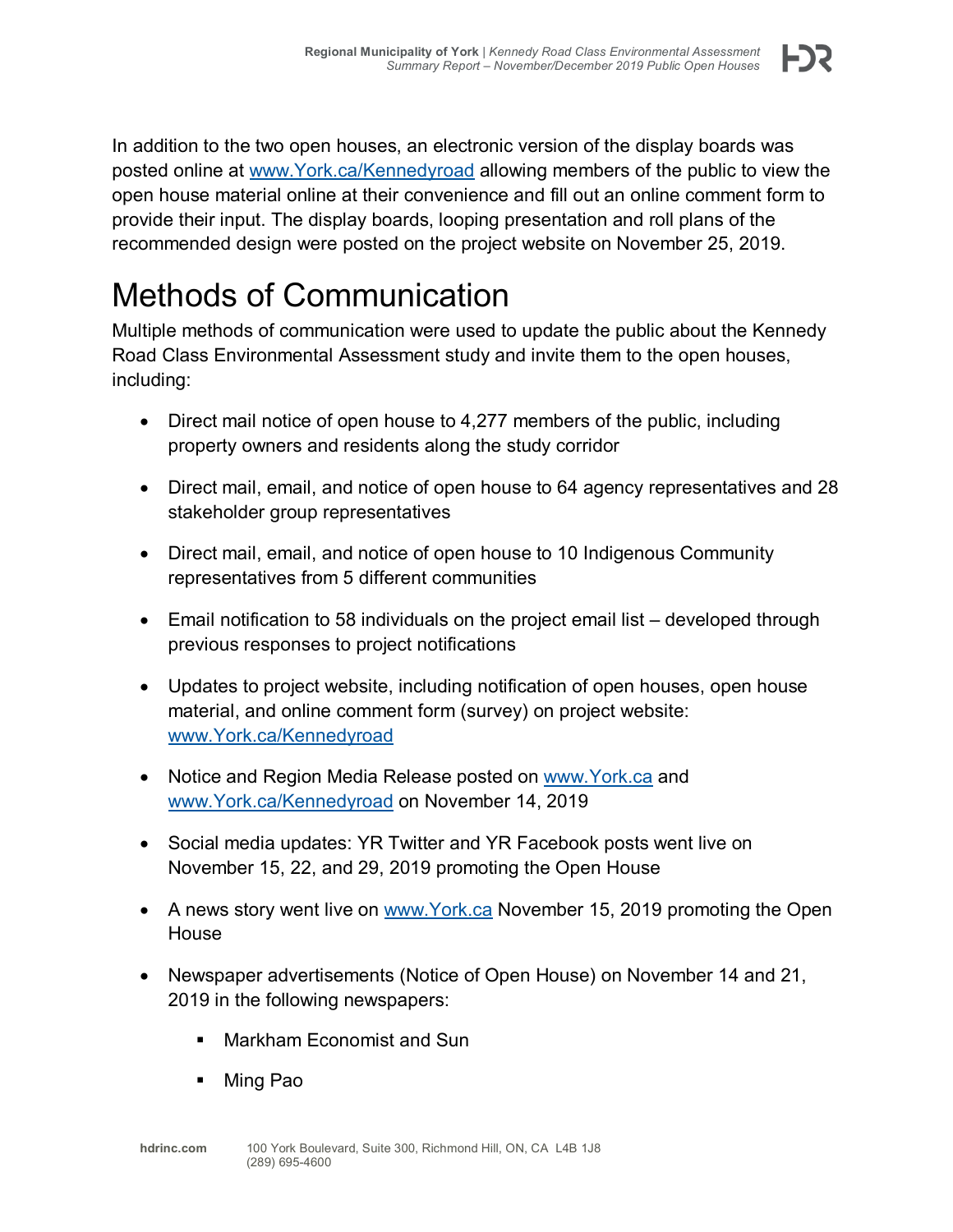- Sing Tao
- Road signs: Decals with Open House locations and dates were installed on existing project road signs on November 15, 2019.

The communication material, including a copy of the newspaper notice and road sign locations are included in **Appendix B**.

## Feedback Received at Milliken Mills Community Centre – November 25, 2019

Forty-five (45) members of the public, including one (1) City of Markham staff, attended the open house at Milliken Mills Community Centre. Eleven (11) comment forms were submitted at the open house and seventeen (17) comments were posted on roll plans. The following summary includes comment forms, comments posted on roll plans, and verbal discussions at the open house. The most common comments received at the meeting included:

- General agreement with the preferred solution to widen the road to six lanes for Transit/HOV lanes; however, some concerns that Transit/HOV lanes will not alleviate congestion due to the existing volume of single occupant vehicles;
- General agreement with the preferred solution for multi-use paths (MUP) on both sides for Active Transportation facilities;
- General agreement with the preferred solution for Hagerman Cemeteries to provide narrower MUPs on both sides and reduced lanes widths. One attendee noted concern regarding the safety of reduced lanes widths;
- General agreement with the preferred solution for St. Philip's and Bethesda Cemeteries to provide narrower MUPs on both sides and reduced lanes widths. One attendee noted concern regarding the safety of reduced lanes widths;
- General agreement with the preferred solution for the Miller Avenue Extension to maintain the Markham EA approved alignment (k-1A);
- General agreement with the preferred solution for the 407ETR crossing to provide separate pedestrian and cyclist bridges on both sides of the 407ETR crossing. One attendee disagreed due to the maintenance costs of separate structures;
- General agreement with the **recommended** solution for the Viva rapidway transit vehicles to operate in the proposed Transit/HOV lanes shared with YRT vehicles, and provide MUPs and streetscaping. Some disagree with the **Ultimate Solution** as it will cause more disruption to local transit service operating in mixed use lanes for a relatively short span of road;
- General agreement with the **recommended** and **ultimate solution** for the GO Rail crossing north of Clayton Drive. One attendee disagreed with the underpass;
- General agreement with the **recommended** solution to provide an at-grade crossing and **ultimate solution** to undertake a future study to determine the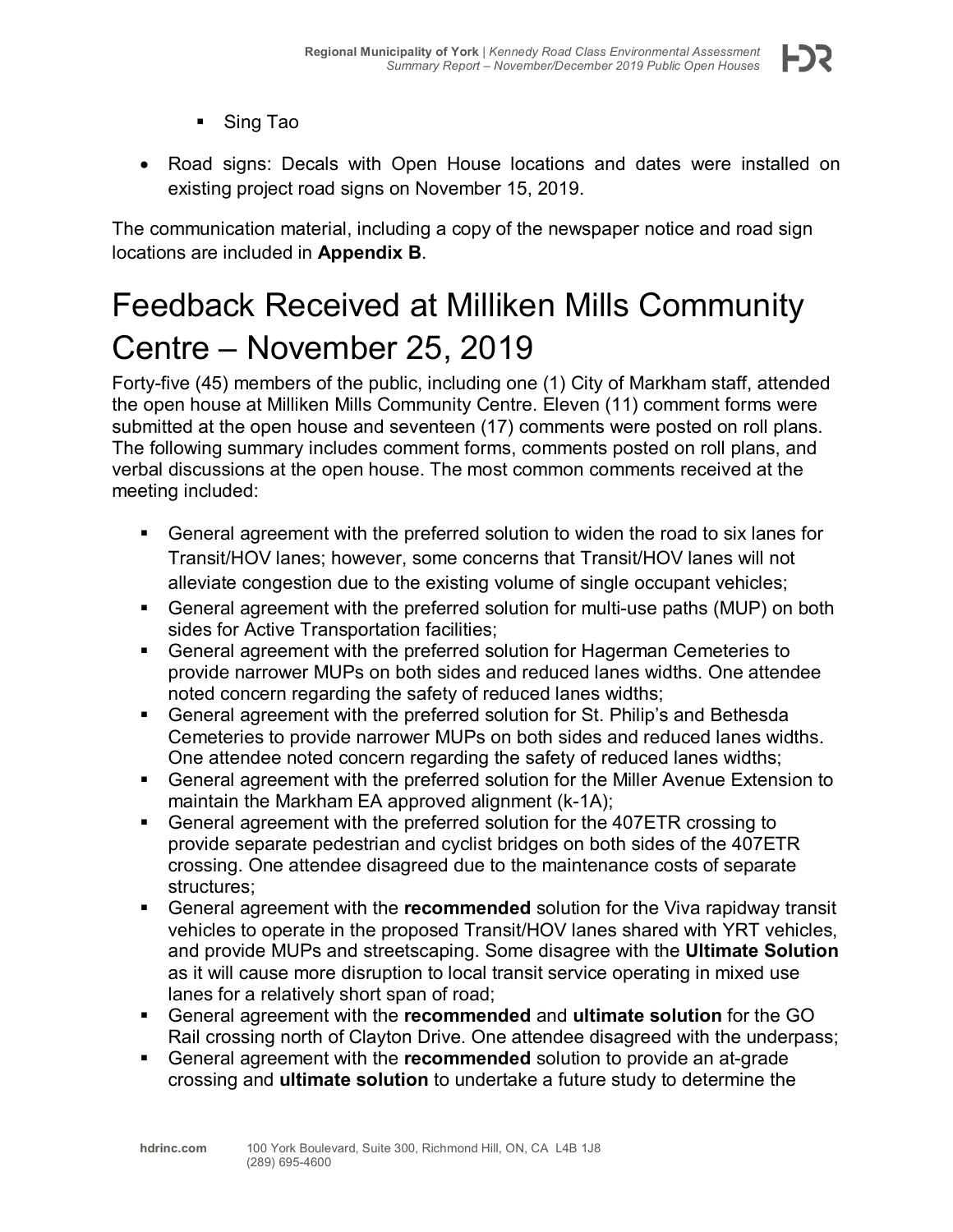

grade separation for the GO Rail crossing north of Austin Drive. One attendee disagreed with these solutions;

- **Concerns with inability to make u-turns during rush hour when intersections are** congested;
- Concerns about bottleneck at Steeles Avenue as lane widening isn't carried south of Steeles Avenue;
- Concern about road surface quality between Denison Street and  $14<sup>th</sup>$  Avenue;
- Concern about bus wait times for westbound left-turns at Highway 7 to Kennedy Road;
- **Concerns about locations of bus bays; and,**
- Concerns about signal timing.

Members of the Study Team recorded the comments received, including roll plan comments, at the Milliken Mills Community Centre. They are summarized by topic in **[Table 2](#page-5-0)** along with the project team's responses.

<span id="page-5-0"></span>

| Table 2: Summary of Public Comments Received at Milliken Mills Community |  |
|--------------------------------------------------------------------------|--|
| <b>Centre</b>                                                            |  |

| <b>Topic</b>         | <b>Comments and Questions</b>                                                                                                                                                            | <b>Response</b>                                                                                                                                                                                                                                                                                                                                                                                                                          |
|----------------------|------------------------------------------------------------------------------------------------------------------------------------------------------------------------------------------|------------------------------------------------------------------------------------------------------------------------------------------------------------------------------------------------------------------------------------------------------------------------------------------------------------------------------------------------------------------------------------------------------------------------------------------|
| <b>Road Widening</b> | Find a way of diverting traffic to<br>another road parallel to Kennedy<br>Road.                                                                                                          | To accommodate growth<br>within the Region, road<br>improvements are required<br>along Kennedy Road and<br>along other parallel road<br>corridors including McCowan<br>Road as identified in the<br>Region's 2016 Transportation<br>Master Plan.                                                                                                                                                                                         |
|                      | The road cannot be widened on<br>both sides in all areas. Widening<br>for Transit/HOV does not make<br>sense as 90% of vehicles are solo<br>drivers. This will not alleviate<br>traffic. | The Kennedy Road corridor<br>accommodates widening from<br>Steeles Avenue to Major<br>Mackenzie Drive as shown on<br>the recommended design<br>plans. Some constrained<br>areas will require reduced<br>widths for lanes, MUPs and<br>tree planting opportunities.<br>The improvements are<br>designed to improve all modes<br>of transportation including<br>transit, cycling and walking to<br>move more people along the<br>corridor. |
|                      | Median installation due to                                                                                                                                                               | Median installation is                                                                                                                                                                                                                                                                                                                                                                                                                   |
|                      | widening will block left-turns in/out<br>of our property.                                                                                                                                | recommended to minimize<br>potential conflicts with left-                                                                                                                                                                                                                                                                                                                                                                                |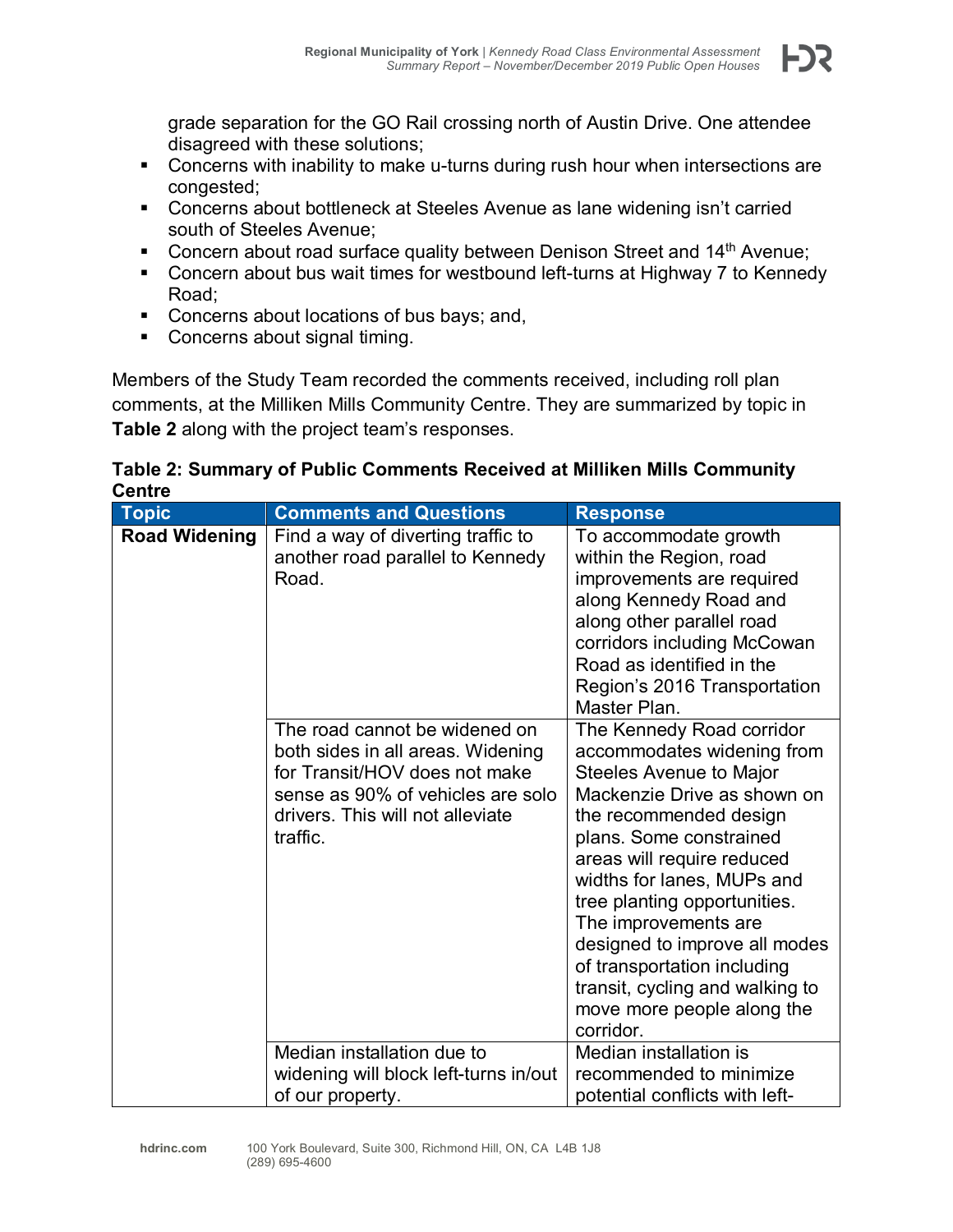| <b>Topic</b>          | <b>Comments and Questions</b>                                                                                                                                                                                                                         | <b>Response</b>                                                                                                                                                                                                                                                                                                                                                                                                                                                                                                                                                                                                                                       |
|-----------------------|-------------------------------------------------------------------------------------------------------------------------------------------------------------------------------------------------------------------------------------------------------|-------------------------------------------------------------------------------------------------------------------------------------------------------------------------------------------------------------------------------------------------------------------------------------------------------------------------------------------------------------------------------------------------------------------------------------------------------------------------------------------------------------------------------------------------------------------------------------------------------------------------------------------------------|
|                       |                                                                                                                                                                                                                                                       | turning vehicles crossing 3<br>lanes of traffic at unsignalized<br>locations. Access is generally<br>restricted to right-in-right-out<br>only with the provision of the<br>centre median. U-turns are<br>permitted at all signalized<br>intersections.                                                                                                                                                                                                                                                                                                                                                                                                |
| <b>Active</b>         | I like the idea of a path for                                                                                                                                                                                                                         | Comment noted.                                                                                                                                                                                                                                                                                                                                                                                                                                                                                                                                                                                                                                        |
| <b>Transportation</b> | pedestrians and cyclists because<br>trying to accommodate cyclists on<br>Kennedy Road would be<br>dangerous.                                                                                                                                          |                                                                                                                                                                                                                                                                                                                                                                                                                                                                                                                                                                                                                                                       |
|                       | Do not add bicycle lanes.<br>Kennedy Road is a very busy<br>street and few cyclists ride on<br>Kennedy Road.                                                                                                                                          | The recommended Active<br>Transportation (AT) facility is<br>multi-use paths on both sides,<br>which are in the boulevard,<br>and physically separated from<br>vehicles. The intention of<br>providing AT facility is to<br>provide other modes of travel<br>in the corridor instead of<br>continue to provide for<br>vehicular traffic only.                                                                                                                                                                                                                                                                                                         |
|                       | What official design standards are<br>used for AT facilities? How are<br>protected intersection designs<br>incorporated into the preferred<br>design? Are standards from<br>European countries followed on<br>York Region and the City of<br>Markham? | The York Region Pedestrian<br>and Cycling Planning &<br><b>Design Guidelines and Ontario</b><br>Traffic Manual (OTM) Book 18<br>were used to develop the<br>design of the recommended<br>AT facilities in consultation<br>with York Region Active<br>Transportation staff and in<br>consultation with the City of<br>Markham. Protected<br>intersection design treatments<br>are described in the Region's<br>guidelines. However, the ROW<br>requirement may not fit all<br>intersections. Protected<br>intersection design treatments<br>are identified on the<br>recommended plan including<br>provision of crosswalks and<br>crossrides (pavement |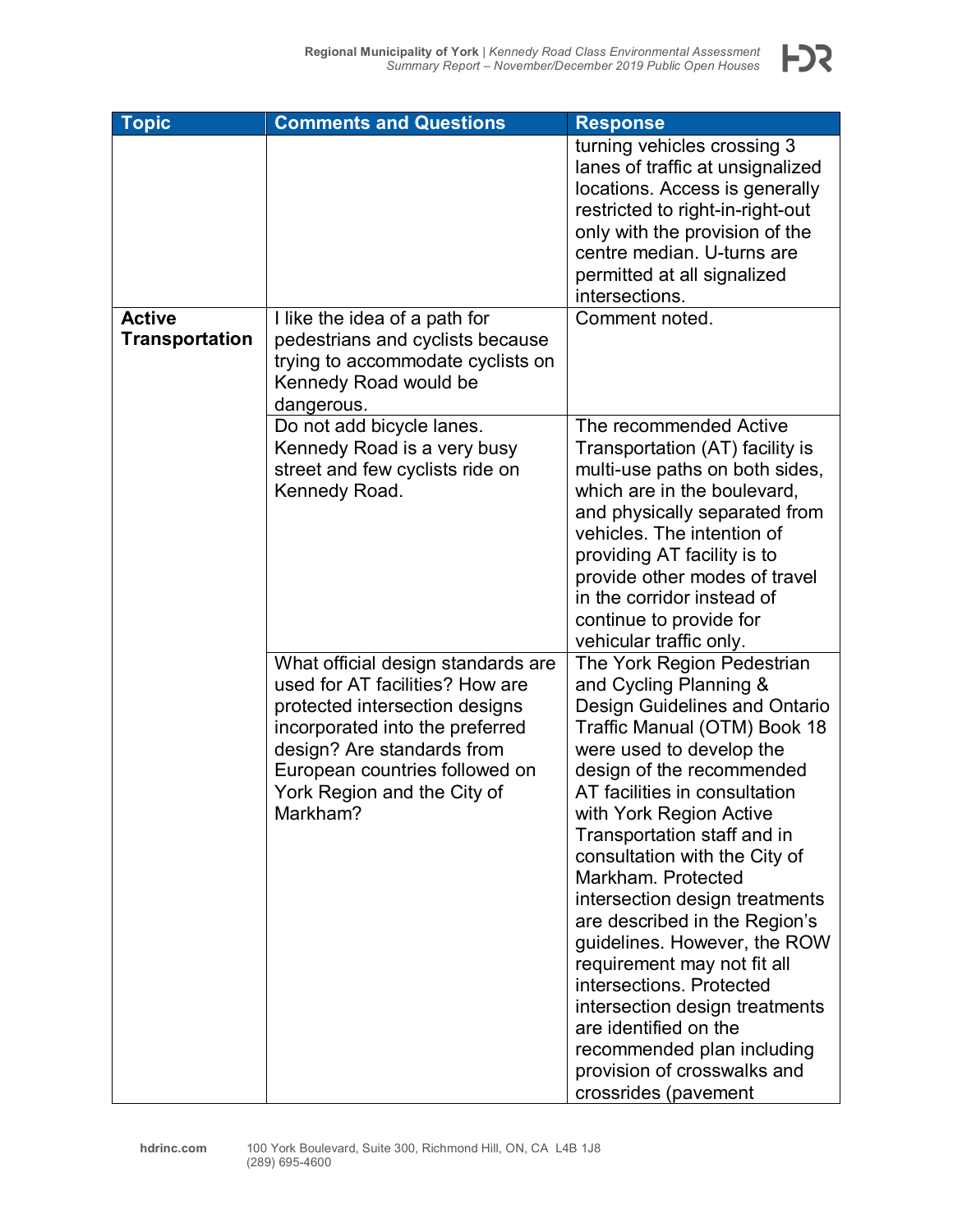| <b>Topic</b>                                                                | <b>Comments and Questions</b>                                                                                                                                                                        | <b>Response</b>                                                                                                                                                                                                                                                                                           |
|-----------------------------------------------------------------------------|------------------------------------------------------------------------------------------------------------------------------------------------------------------------------------------------------|-----------------------------------------------------------------------------------------------------------------------------------------------------------------------------------------------------------------------------------------------------------------------------------------------------------|
| <b>Hagerman</b>                                                             | Concerned with reduced lanes                                                                                                                                                                         | markings to accommodate<br>pedestrians and cyclists) and<br>setbacks and orientation of the<br>crossings. During the Detailed<br>Design phase of the project,<br>the Region will review<br>protection intersection design<br>treatments based on the<br>current standards.<br>The reduced lane widths are |
| <b>Cemeteries</b>                                                           | widths. Will the lane widths be                                                                                                                                                                      | within Canadian and Provincial                                                                                                                                                                                                                                                                            |
| and St. Philip's<br>on-the-hill and<br><b>Bethesda</b><br><b>Cemeteries</b> | sufficient to prevent accidents?                                                                                                                                                                     | standards for lane widths.                                                                                                                                                                                                                                                                                |
| <b>Miller Avenue</b>                                                        | Give priority to the Miller Avenue                                                                                                                                                                   | Timing of improvements for                                                                                                                                                                                                                                                                                |
| <b>Extension</b>                                                            | Extension, as it will help improve                                                                                                                                                                   | the Miller Avenue Extension is                                                                                                                                                                                                                                                                            |
|                                                                             | east-west traffic congestion, and it                                                                                                                                                                 | under the jurisdiction of the                                                                                                                                                                                                                                                                             |
|                                                                             | may even help the signal timing                                                                                                                                                                      | City of Markham and funding                                                                                                                                                                                                                                                                               |
|                                                                             | issue at Kennedy Road and 14th<br>Avenue.                                                                                                                                                            | within the next ten years has<br>not been identified.                                                                                                                                                                                                                                                     |
| <b>407ETR</b>                                                               | Cyclist safety must be considered                                                                                                                                                                    | Comment noted.                                                                                                                                                                                                                                                                                            |
| <b>Crossing</b>                                                             | especially because of high speed<br>large vehicles. Cyclists will only<br>use this facility 4 months of the<br>year. Separated AT bridges will<br>depend on how much budget is<br>allocated to this. |                                                                                                                                                                                                                                                                                                           |
|                                                                             | Disagree with separate AT<br>bridges because separate<br>structures will need to be<br>maintained.                                                                                                   | Comment noted.                                                                                                                                                                                                                                                                                            |
|                                                                             | Please work with 407ETR to<br>coordinate the timing of traffic<br>signals. Traffic is heavily backed<br>up in the morning southbound<br>direction.                                                   | Consultation with 407ETR is<br>on-going throughout the EA<br>process. Signal timing of these<br>ramp terminals will be<br>discussed between York<br>Region and 407ETR during<br>the detailed design phase. In<br>the interim, this comment is<br>forwarded to 407ETR for<br>review.                       |
| <b>Viva Rapidway</b>                                                        | Have they thought about this plan<br>on Warden Avenue?                                                                                                                                               | The alignment of the Viva<br>rapidway along Kennedy Road<br>was determined through the                                                                                                                                                                                                                    |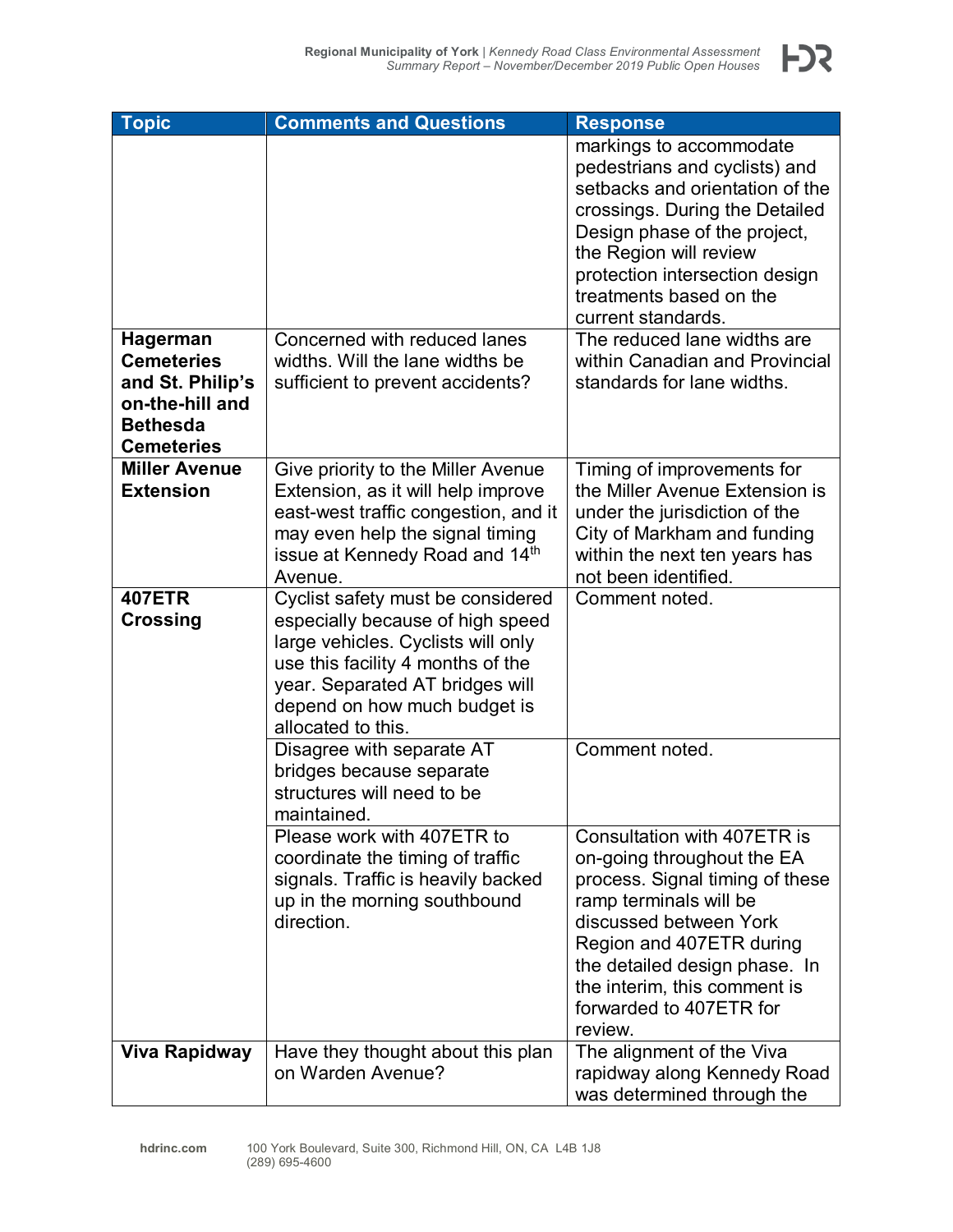| <b>Topic</b>                            | <b>Comments and Questions</b>                                                                                                                                                                                                                                                        | <b>Response</b>                                                                                                                                                                                                                                                                                                                                                                                                                                                                                                                                                                                                                                     |
|-----------------------------------------|--------------------------------------------------------------------------------------------------------------------------------------------------------------------------------------------------------------------------------------------------------------------------------------|-----------------------------------------------------------------------------------------------------------------------------------------------------------------------------------------------------------------------------------------------------------------------------------------------------------------------------------------------------------------------------------------------------------------------------------------------------------------------------------------------------------------------------------------------------------------------------------------------------------------------------------------------------|
|                                         |                                                                                                                                                                                                                                                                                      | Highway 7 Corridor and<br>Vaughan North-South Link<br><b>Public Transit Improvements</b><br>EA Study approved in<br>November 2006. A rapid<br>transit corridor along Warden<br>Avenue would be subject to a<br>separate EA study in the<br>future.                                                                                                                                                                                                                                                                                                                                                                                                  |
|                                         | Moving to the "ultimate vision" will<br>cause more disruptions for a<br>relatively short span of road,<br>including: impacts to existing,<br>functional sidewalks, buses<br>crossing traffic lanes to go to the<br>"ultimate" centre lanes, and loss<br>of transit/HOV lanes.        | The Ultimate Vision is<br>designed such that the curbs<br>from the Recommended<br>remain the same, resulting in<br>no change to the location of<br>the proposed multi-use paths,<br>utility poles and boulevard<br>streetscaping. The Rapidway<br>would be accommodated<br>through reconstruction within<br>the proposed median.<br>This section of Kennedy Road<br>was identified for the<br>Rapidway to transition from<br>Highway 7 to service<br>downtown Markham. The<br>alignment was identified<br>through a separate study<br>(Highway 7 Corridor and<br>Vaughan North-South Link<br><b>Public Transit Improvements</b><br>EA Study, 2005). |
|                                         | The ultimate vision for the Viva<br>Rapidway will lead to Route 8<br>being in the general traffic lanes,<br>resulting in significant delays.<br>There are bus bays on the design<br>plates which the Viva buses can<br>use to pass the local buses.<br>Convert the Transit/HOV lanes | <b>YRT will review transit routes</b><br>for efficiencies and potential<br>use within the median<br>rapidway.<br><b>YRRTC</b> identified need for<br>median rapidway for Viva as<br>Ultimate Vision to protect for<br>longer-term vision for                                                                                                                                                                                                                                                                                                                                                                                                        |
|                                         | into bus only lanes in the future.                                                                                                                                                                                                                                                   | transition from median<br>rapidway to median light rail<br>transit                                                                                                                                                                                                                                                                                                                                                                                                                                                                                                                                                                                  |
| <b>GO Rail</b><br><b>Crossing North</b> | An underpass is not required. The<br>idea of providing a separate<br>signal is a better suggestion.                                                                                                                                                                                  | Since the Open House,<br>Metrolinx has initiated the<br><b>Stouffville Grade Separations</b>                                                                                                                                                                                                                                                                                                                                                                                                                                                                                                                                                        |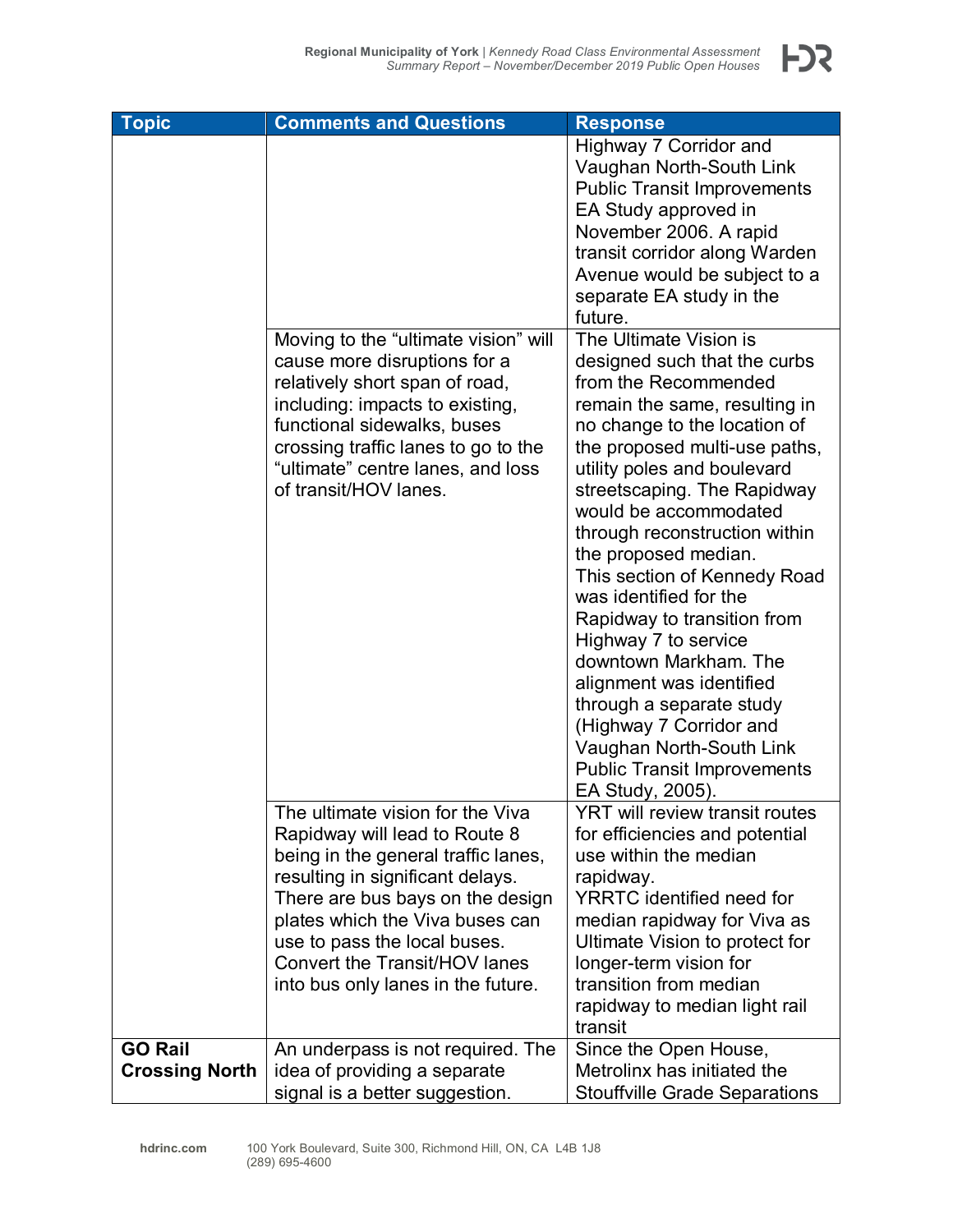| <b>Topic</b>           | <b>Comments and Questions</b>                               | <b>Response</b>                                   |
|------------------------|-------------------------------------------------------------|---------------------------------------------------|
| of Clayton             | There are more cyclists between                             | <b>Transit Project Assessment</b>                 |
| <b>Drive</b>           | <b>Kennedy Road and Denison</b>                             | Process (TPAP) in 2020,                           |
|                        | Street.                                                     | please refer to the Metrolinx                     |
|                        |                                                             | study for the final                               |
|                        |                                                             | recommendation at this                            |
|                        |                                                             | location.                                         |
| <b>Traffic Signals</b> | Traffic signal at Kennedy Road                              | Study team to forward                             |
|                        | and 14 <sup>th</sup> Avenue is the worst                    | comment to York Region                            |
|                        | timed light in Markham.                                     | Traffic and Safety group to                       |
|                        |                                                             | review and modify traffic signal                  |
|                        |                                                             | timing, if appropriate.                           |
|                        | Consider an advanced                                        | Study team to forward request                     |
|                        | northbound left-turn signal at                              | to York Region Traffic and                        |
|                        | Kennedy Road and Duffield Drive.                            | Safety group to review traffic                    |
|                        |                                                             | signal timing.                                    |
|                        | The current "do not block                                   | Study team to forward request                     |
|                        | entrance" sign at Kennedy Road                              | to York Region Traffic and                        |
|                        | and Denby Court is not lit and is                           | Safety group to review and                        |
|                        | difficult to see. Add a light for the                       | implement light, if appropriate.                  |
|                        | sign.                                                       |                                                   |
| <b>Bus Bays</b>        | Move bus bays: southbound to<br>north of Denison Street and | Farside bus bays were<br>requested by York Region |
|                        | northbound to south of Denison                              | Transit (YRT) to prevent right-                   |
|                        | Street. Apartment tenants will                              | turn blockage at intersections.                   |
|                        | have better access.                                         | Residents of the apartment on                     |
|                        |                                                             | the southeast side of Kennedy                     |
|                        |                                                             | Road and Dension Street have                      |
|                        |                                                             | access to a bus stop directly                     |
|                        |                                                             | south of the building (north of                   |
|                        |                                                             | Gorvette Drive). Final                            |
|                        |                                                             | locations of bus bays will be                     |
|                        |                                                             | confirmed with YRT during                         |
|                        |                                                             | detailed design.                                  |
|                        | Poor existing east-west traffic flow                        | Farside bus bays were                             |
|                        | at Kennedy Road and Denison                                 | requested by York Region                          |
|                        | Street. A new bus bay north of                              | Transit to prevent right-turn                     |
|                        | Denison Street will make traffic                            | blockage at intersections.                        |
|                        | worse.                                                      | Final locations of bus bay will                   |
|                        |                                                             | be confirmed with YRT during                      |
|                        |                                                             | detailed design.                                  |
|                        | At Milliken Mills Secondary                                 | The southbound bus bay at                         |
|                        | School, add a southbound bus                                | <b>Highglen Avenue/Driveway</b>                   |
|                        | bay beside the existing south                               | has been recommended to                           |
|                        | access lanes (student access).                              | move to the south side of the                     |
|                        |                                                             | intersection. To avoid impacts                    |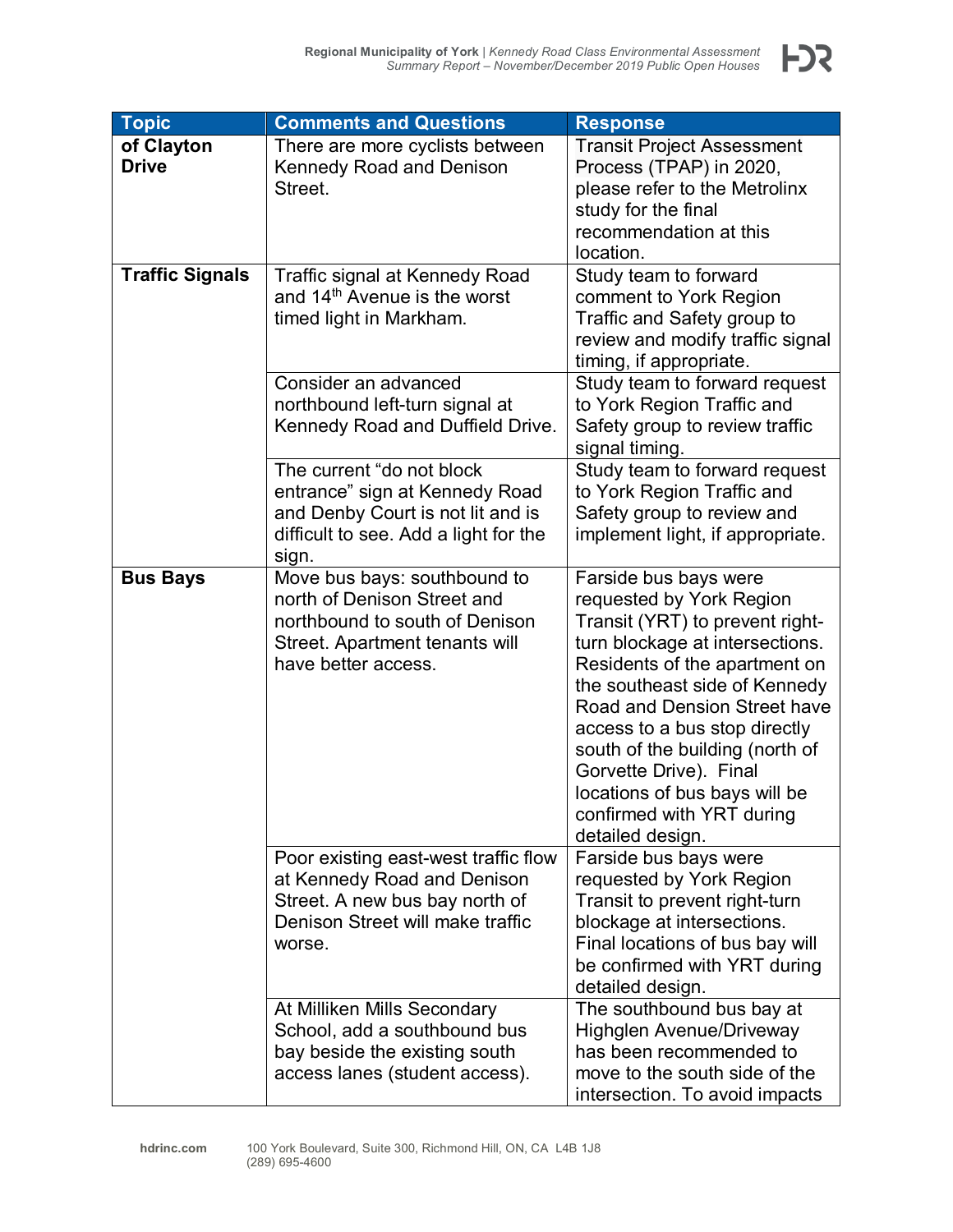

| <b>Topic</b>  | <b>Comments and Questions</b>             | <b>Response</b>                         |
|---------------|-------------------------------------------|-----------------------------------------|
|               |                                           | to the parking lot, only a bus          |
|               |                                           | pad is proposed.                        |
|               | Put a Viva stop at the northwest          | An additional Viva station is           |
|               | corner of Kennedy Road and                | not identified at this location.        |
|               | Unionville Gate.                          | <b>Comment forward to YRRTC</b>         |
|               |                                           | and YRT for their review and            |
|               |                                           | consideration.                          |
| <b>Access</b> | Installation of a median will block       | The design will be updated to           |
|               | <b>EMS access to Denby Court and</b>      | provide mountable median                |
|               | Second Street North, A median             | with breakaway poles to                 |
|               | break is needed.                          | permit EMS access.                      |
|               | Concerned we cannot turn left out         | Median is proposed to                   |
|               | of Denby Court. Recommend to              | minimize conflict points with           |
|               | have timing restrictions instead of       | left turn vehicles at                   |
|               | a median.                                 | unsignalized intersections. U-          |
|               |                                           | turns are permitted at                  |
|               |                                           | signalized intersections.               |
|               | Concerned about no northbound             | Based on discussion between             |
|               | left-turn access into Unionville          | <b>York Region and Unionville</b>       |
|               | Montessori.                               | Montessori, a full move access          |
|               |                                           | will be provided on Kennedy             |
|               |                                           | Road.                                   |
|               | Currently we can turn left into our       | A median is proposed to                 |
|               | house and with a median it will           | minimize conflict points with           |
|               | not be possible. A U-turn is only         | left-turn vehicles at                   |
|               | feasible if drivers obey the rules of     | unsignalized locations.                 |
|               | the road and do not block the             | Signal timing phases will be            |
|               | intersections. How can we be              | reviewed to provide green time          |
|               | expected to U-turn at these               | to permit advance left-turns            |
|               | intersections during rush hour (i.e.      | and u-turns.                            |
|               | when we get home from work)               |                                         |
|               | when people crowd the entire              |                                         |
|               | intersection?                             |                                         |
| <b>Other</b>  | 14 <sup>th</sup> Avenue to Highway 7 is a | Section from 14 <sup>th</sup> Avenue to |
|               | bottleneck with 7-8 lights and            | Duffield Drive requires narrow          |
|               | limited space to expand the lanes         | lane widths to minimize                 |
|               | (only possible with narrow lane           | potential impacts to cemetery           |
|               | widths). Reduce the speed limit           | lands. From Duffield Drive to           |
|               | for all areas.                            | Highway 7 standard lane                 |
|               |                                           | widths are proposed.                    |
|               |                                           | Study team to forward                   |
|               |                                           | comment to York Region                  |
|               |                                           | Traffic and Safety group to             |
|               |                                           | review speed limit.                     |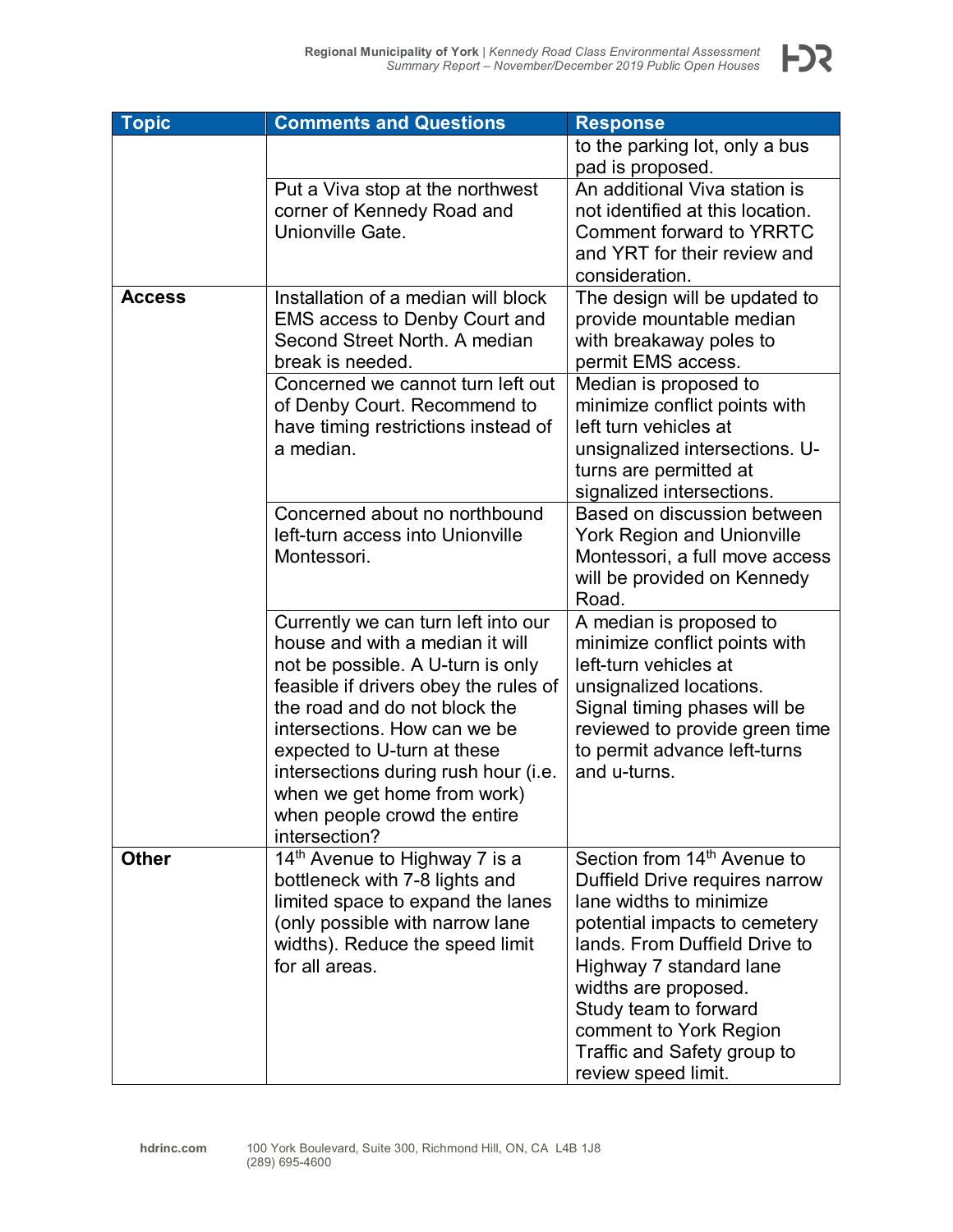

| <b>Topic</b> | <b>Comments and Questions</b>                                                                                                                                                                                                                                                                                                                                    | <b>Response</b>                                                                                                                                                                                                                                                                 |
|--------------|------------------------------------------------------------------------------------------------------------------------------------------------------------------------------------------------------------------------------------------------------------------------------------------------------------------------------------------------------------------|---------------------------------------------------------------------------------------------------------------------------------------------------------------------------------------------------------------------------------------------------------------------------------|
|              | Concerned that it will create a<br>bottleneck at Steeles Avenue for<br>the traffic going south, as Toronto<br>is not planning to widen the road<br>south of Steeles Avenue. It should<br>ease the traffic going north. I am<br>very surprised you did not<br>recommend underpasses for the<br>GO train like on Steeles Avenue.<br>Safety is a key justification. | Since the Open House,<br>Metrolinx has initiated the<br>stouffville Grade Separations<br><b>Transit Project Assessment</b><br>Process (TPAP) in 2020,<br>please refer to the Metrolinx<br>study for the final<br>recommendation at this<br>location.                            |
|              | Given the timeline for 14th Avenue<br>to Highway 7 is 2023, can<br>Denison Street to 14 <sup>th</sup> Avenue get<br>resurfaced in the meantime?                                                                                                                                                                                                                  | Resurfacing of Kennedy Road<br>between Denison Street to<br>14 <sup>th</sup> Avenue is currently not<br>identified in the next few<br>years. York Region to discuss<br>with Asset Management team<br>to review the opportunity to<br>resurface this section of<br>Kennedy Road. |
|              | Add a bus only left-turn lane on<br>Highway 7 westbound to Kennedy<br>Road southbound for VIVA, Route<br>304, and GO buses. They wait so<br>long before they can turn left.                                                                                                                                                                                      | Future median rapidway is<br>proposed on Highway 7 to<br>transition to Kennedy Road.                                                                                                                                                                                            |
|              | On 14 <sup>th</sup> Avenue at the GO<br>crossing of the same GO track,<br>the track was put under the road.<br>This was not shown as an option<br>for the grading of the GO track<br>crossing at Kennedy Road. Why?                                                                                                                                              | Since the Open House,<br>Metrolinx has initiated the<br><b>Stouffville Grade Separations</b><br><b>Transit Project Assessment</b><br>Process (TPAP) in 2020,<br>please refer to the Metrolinx<br>study for the final<br>recommendation at this<br>location.                     |
|              |                                                                                                                                                                                                                                                                                                                                                                  | For the railway crossing north<br>of Highway 7, lowering of the<br>track is not feasible due to<br>proximity to Rouge River as<br>there isn't sufficient clearance<br>and avoid flooding at certain<br>storm events.                                                            |
|              | Is there potential for a parkette at<br>the northwest corner of Kennedy<br>Road and Birchview Lane?                                                                                                                                                                                                                                                              | The lands north of the<br>intersection on the west side<br>are owned by the City of<br>Markham. Discussion of                                                                                                                                                                   |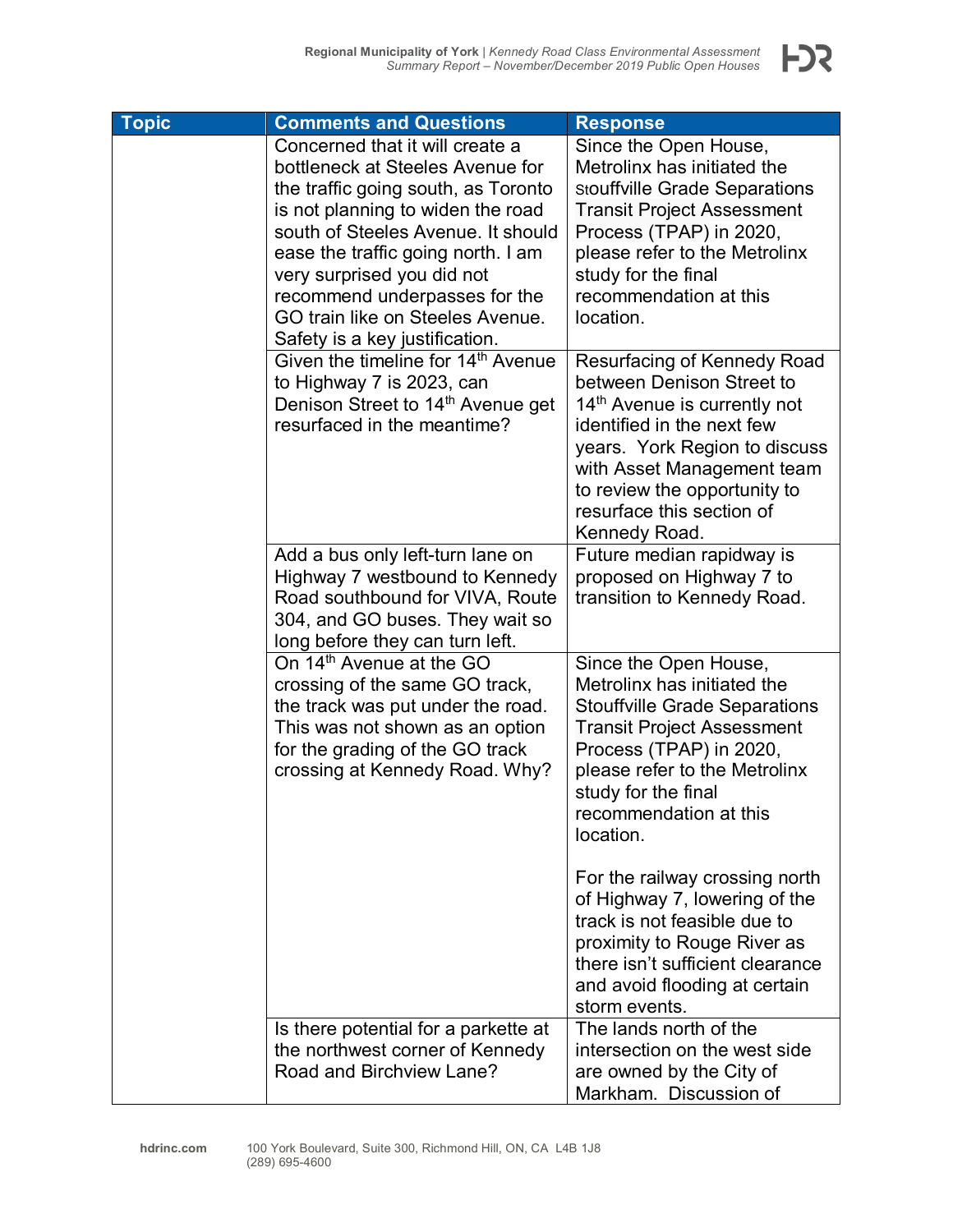| <b>Topic</b> | <b>Comments and Questions</b>                                                                                                                                                    | <b>Response</b>                                                                                                                                                                                                                                                                       |
|--------------|----------------------------------------------------------------------------------------------------------------------------------------------------------------------------------|---------------------------------------------------------------------------------------------------------------------------------------------------------------------------------------------------------------------------------------------------------------------------------------|
|              |                                                                                                                                                                                  | parkette will be forwarded to<br>City of Markham for<br>consideration and potentially<br>incorporated into detailed<br>design in the future.                                                                                                                                          |
|              | North of 16 <sup>th</sup> Avenue on the west<br>side, the existing building to the<br>centre line of the road is 18m.<br>There is not enough space to<br>accommodate a 3.0m MUP. | <b>Existing Heritage Building</b><br>located north of 16 <sup>th</sup> Avenue<br>on the west side is identified<br>for relocation to accommodate<br>the proposed improvements.<br>No additional buildings will be<br>impacted at this location as a<br>result of the proposed design. |

Comment sheets received at Milliken Mills Community Centre and a copy of the roll plan comments are provided in **Appendix C**.

### Feedback Received at The Pan Am Centre – December 2, 2019

Thirty-nine (39) members of the public attended the open house at The Pan Am Centre, including one (1) City of Markham Staff, one (1) City of Markham Councilor, and the Deputy Mayor of the City of Markham. Fifteen (15) comment forms were submitted at the open house and fifteen (15) comments were posted on roll plans. The comment summary includes comment forms, comments posted on roll plans, and verbal discussions at the open house. Some of the most common comments received at the meeting included the following:

- Some disagreement with the preferred solution to widen the road to six lanes for Transit/HOV lanes, with suggestions to maintain four lanes but convert the existing curb lanes to Transit/HOV lanes;
- Some disagreement with the preferred solution for multi-use paths (MUP) on both sides for Active Transportation facilities;
- General agreement with the preferred solution for Hagerman Cemeteries to provide narrower MUPs on both sides and reduced lanes widths. Some attendees suggested to relocate the cemeteries;
- General agreement with the preferred solution for St. Philip's and Bethesda Cemeteries to provide narrower MUPs on both sides and reduced lanes widths. Some attendees suggested to relocate the cemeteries;
- General agreement with the preferred solution for the Miller Avenue Extension to maintain the Markham EA approved alignment (k-1A);
- General agreement with the preferred solution for the 407ETR crossing to provide separate pedestrian and cyclist bridges on both sides of the 407ETR crossing;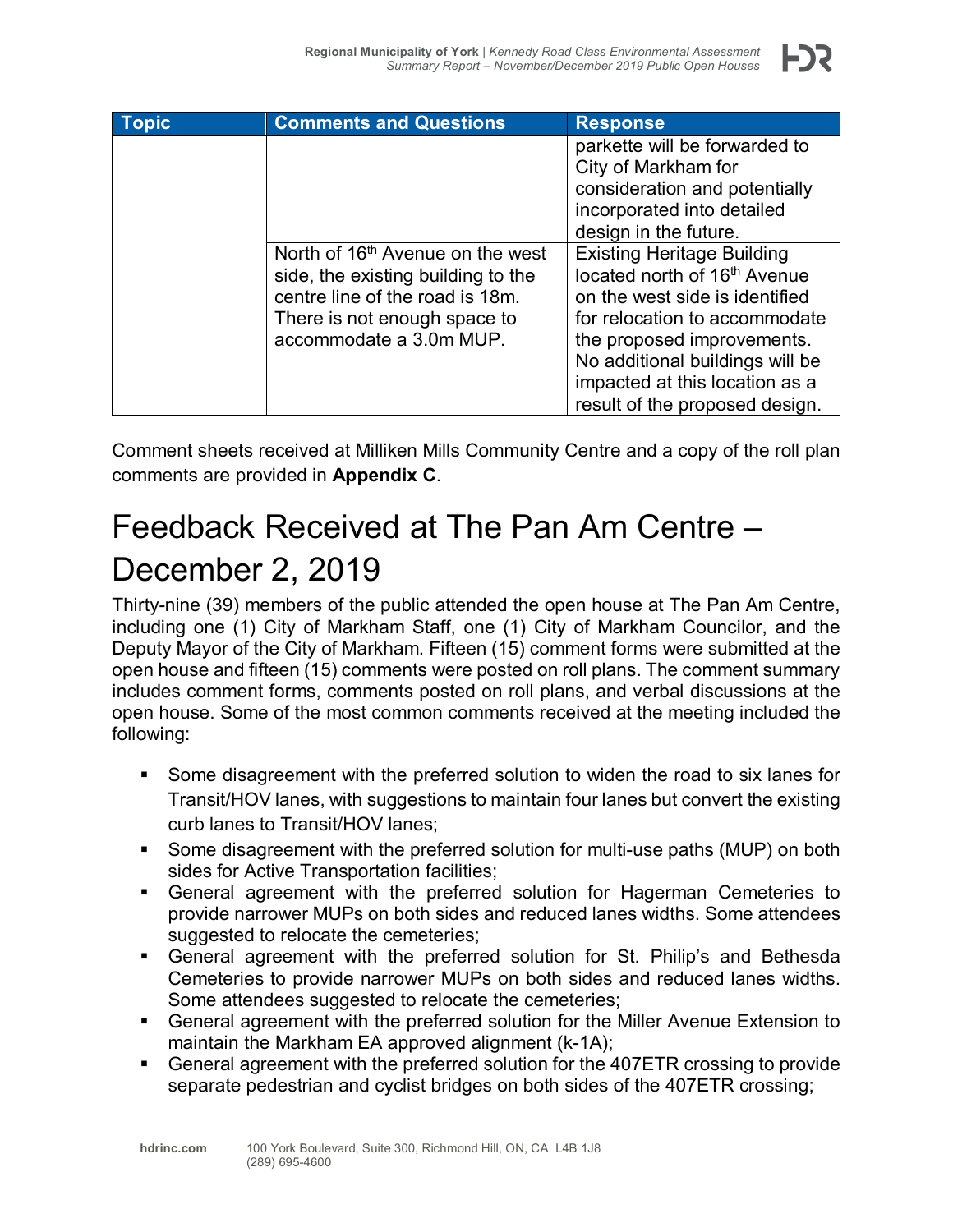

- General agreement with the **recommended** and **ultimate solution** for the GO Rail crossing north of Clayton Drive. One attendee disagrees with the underpass;
- General agreement with the **recommended** solution to provide an at-grade crossing and **ultimate solution** to undertake a future study to determine the grade separation for the GO Rail crossing north of Austin Drive;
- Concern with aesthetics of Markham:
- Concern with transit fares:
- Concern about development and traffic congestion at Kennedy Road  $& 16<sup>th</sup>$ Avenue; and,
- **Concern about vibration and noise.**

Members of the Study Team recorded the comments received, including roll plan comments, at The Pan Am Centre. They are summarized by topic in **[Table 3](#page-13-0)** along with the project team's responses.

#### <span id="page-13-0"></span>**Table 3: Summary of Public Comments Received at Angus Glen Community Centre**

| <b>Topic</b>         | <b>Comments and Questions</b>                                                                                                                                                                                                                                                                                                                                                                                                                                                 | <b>Response</b>                                                                                                                                                                                                                                                                                                                                                                                                                                                                       |
|----------------------|-------------------------------------------------------------------------------------------------------------------------------------------------------------------------------------------------------------------------------------------------------------------------------------------------------------------------------------------------------------------------------------------------------------------------------------------------------------------------------|---------------------------------------------------------------------------------------------------------------------------------------------------------------------------------------------------------------------------------------------------------------------------------------------------------------------------------------------------------------------------------------------------------------------------------------------------------------------------------------|
| <b>Road Widening</b> | Due to pollution issues, fossil<br>fuels, environmental concerns, a<br>6-lane highway only encourages<br>more car and truck use. Keep 4-<br>lanes and use the curb lanes as<br>Transit/HOV lanes. It will force<br>people to take public<br>transportation and help the<br>environment.<br>The road should not be widened<br>to 6-lanes. Keep 4-lanes and use<br>the curb lanes for transit/HOV.<br>Increase service to every 15<br>minutes, then people will use<br>transit. | The proposed design is to<br>widen Kennedy Road from 4<br>to 6 lanes for Transit/HOV in<br>order to accommodate future<br>population and employment<br>growth. The additional<br>Transit/HOV lane will allow for<br>improvements to the efficiency<br>and reliability of transit service<br>up to every 15 minutes in the<br>future.<br>Widening of Kennedy to<br>provide Transit/HOV was<br>recommended in the 2016<br><b>Transportation Master Plan</b><br>and approved by Council. |
|                      | Transit/HOV lanes are not<br>needed.                                                                                                                                                                                                                                                                                                                                                                                                                                          | Transit/HOV lanes are<br>required to support Kennedy<br>Road as a Frequent Transit<br>Network corridor to allow for<br>transit up to every 15 minutes.<br>YRT is unable to provide this                                                                                                                                                                                                                                                                                               |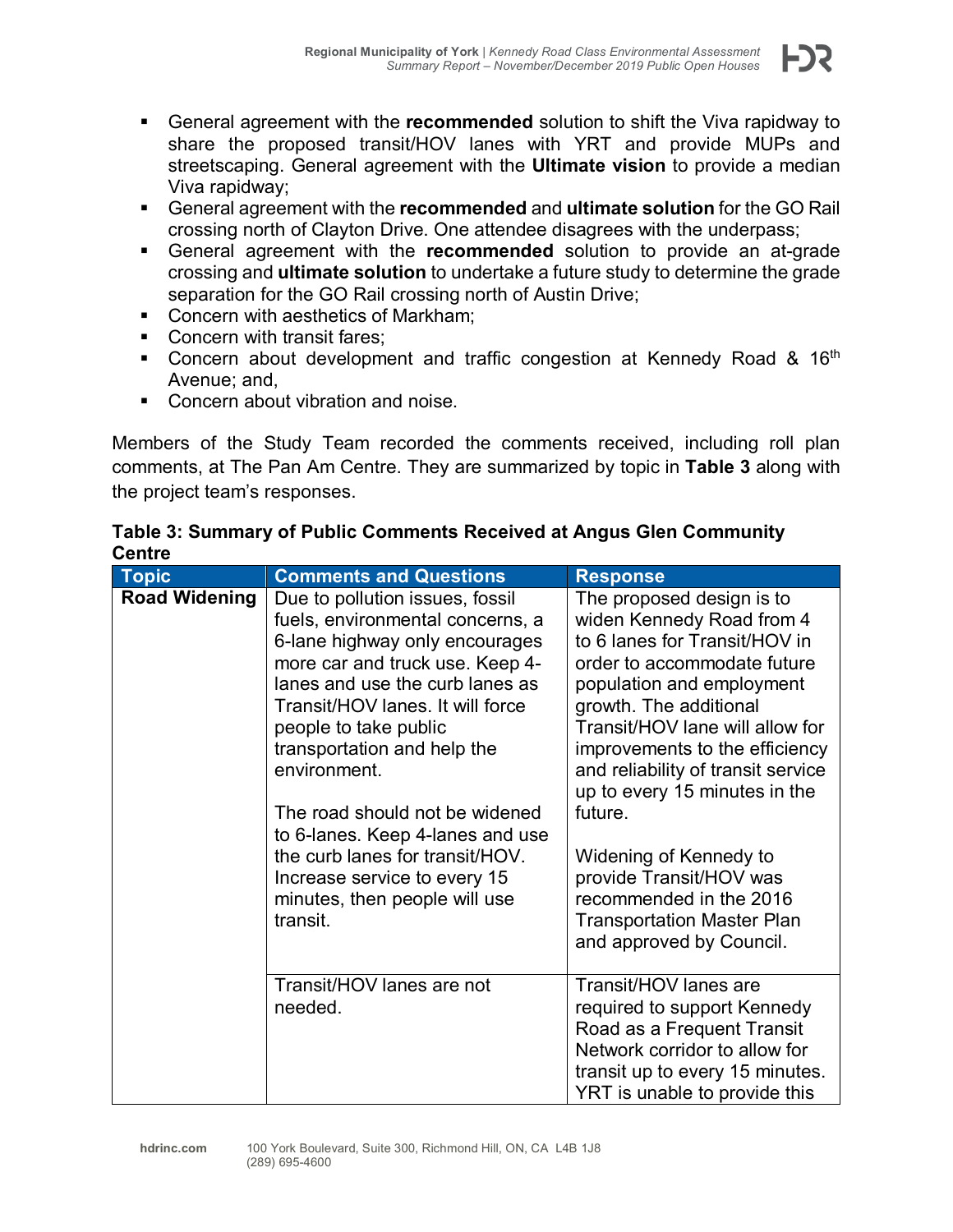| <b>Topic</b>          | <b>Comments and Questions</b>                                     | <b>Response</b>                                                    |
|-----------------------|-------------------------------------------------------------------|--------------------------------------------------------------------|
|                       |                                                                   | increased level of service                                         |
|                       |                                                                   | within the general purpose                                         |
|                       |                                                                   | lanes with mixed traffic.                                          |
|                       | The widening should be 36m                                        | The Region's Official Plan                                         |
|                       | through the entire corridor.                                      | (OP) right-of-way for Kennedy                                      |
|                       |                                                                   | Road identifies 43m from                                           |
|                       |                                                                   | Steeles Avenue to 407ETR,                                          |
|                       |                                                                   | and from Highway 7 to Major                                        |
|                       |                                                                   | Mackenzie Drive. The                                               |
|                       |                                                                   | Region's OP right-of-way from                                      |
|                       |                                                                   | 407ETR to Highway 7 is                                             |
|                       |                                                                   | identified as 45m.                                                 |
|                       |                                                                   | 36m corridor will limit the                                        |
|                       |                                                                   | available space to provide                                         |
|                       |                                                                   | various facilities/features in the                                 |
|                       |                                                                   | corridor such as MUP, utility                                      |
|                       |                                                                   | and light poles, and tree                                          |
|                       |                                                                   | planting.                                                          |
|                       | The Transit/HOV lane should be                                    | The Transit/HOV lanes are                                          |
|                       | converted to a Bus Only lane.                                     | currently approved by Council                                      |
|                       |                                                                   | when roads are widened to 6                                        |
|                       |                                                                   | lanes.                                                             |
|                       |                                                                   | A bus-only lane is identified                                      |
|                       |                                                                   | between Highway 7 and                                              |
|                       |                                                                   | <b>YMCA Boulevard for the future</b>                               |
|                       |                                                                   | rapidway as per a separate EA                                      |
|                       |                                                                   | study completed by YRRTC.                                          |
| <b>Active</b>         | Allow cyclists on the sidewalk.                                   | Cyclists are not recommended                                       |
| <b>Transportation</b> | The road is too dangerous.                                        | to travel on the road but within                                   |
|                       |                                                                   | the proposed boulevard                                             |
|                       |                                                                   | MUPs.                                                              |
|                       | For almost the same amount of                                     | There are constrained areas                                        |
|                       | space, you can have a standard                                    | along the corridor where the                                       |
|                       | sidewalk and a dedicated off-road                                 | MUP is narrowed to a                                               |
|                       | bike lane.                                                        | minimum width that does not                                        |
|                       |                                                                   | provide adequate space for                                         |
|                       | Fully protected bike lanes should                                 | separate sidewalks and bike                                        |
|                       | be provided because they do not<br>cost much more and do not take | paths. To maintain                                                 |
|                       |                                                                   | consistency of the pedestrian<br>and cyclist facilities throughout |
|                       | up much more space than an<br>MUP.                                | the corridor, an MUP on both                                       |
|                       |                                                                   |                                                                    |
|                       |                                                                   | sides is proposed.                                                 |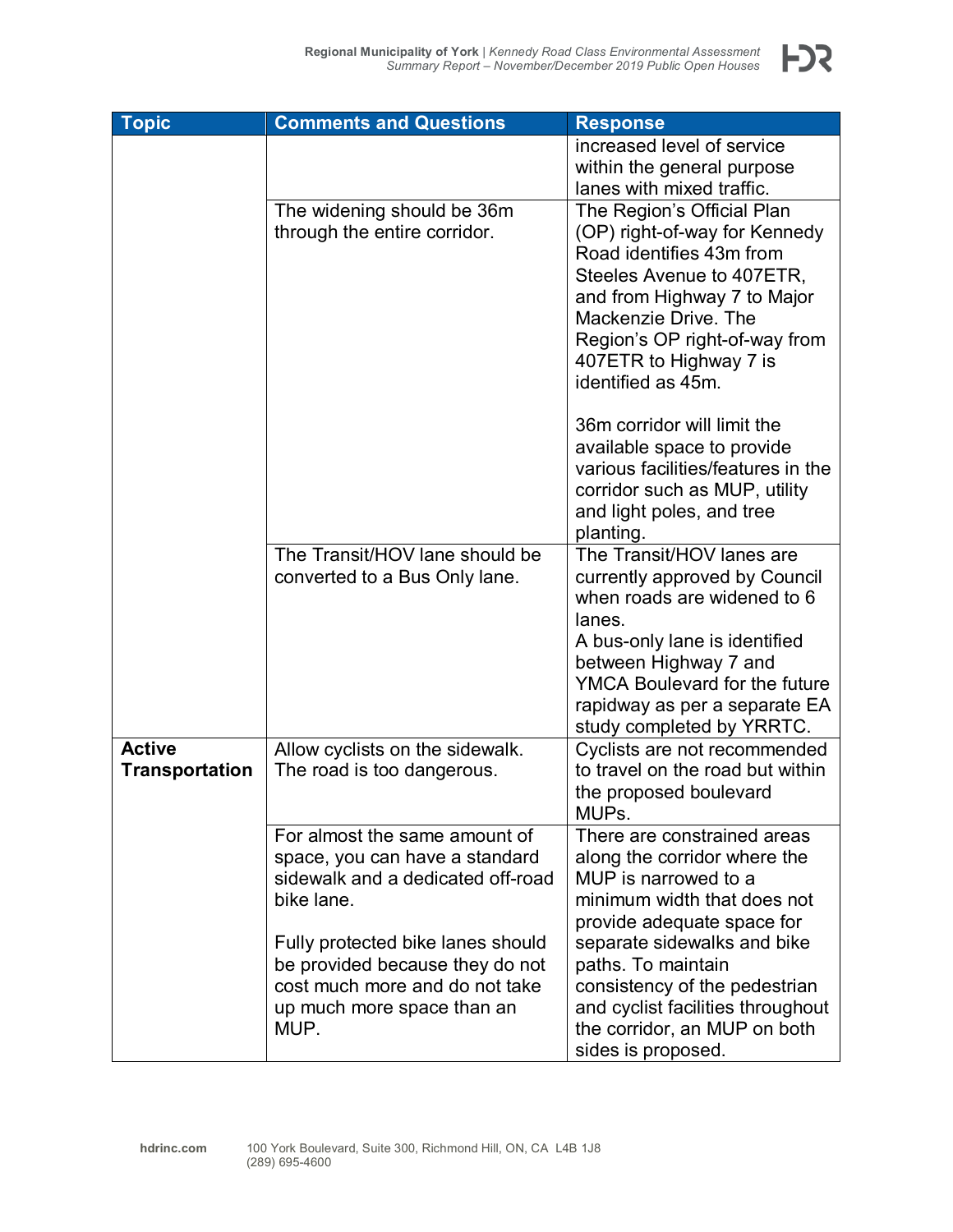

| <b>Topic</b>                         | <b>Comments and Questions</b>          | <b>Response</b>                                             |
|--------------------------------------|----------------------------------------|-------------------------------------------------------------|
|                                      | Provide MUP on one side only.          | An MUP is proposed on both                                  |
|                                      | The volumes isn't there to provide     | sides to provide more                                       |
|                                      | it on both sides.                      | convenient connections and                                  |
|                                      |                                        | access to adjacent land uses                                |
|                                      | There is not enough current use        | for pedestrians and cyclists.                               |
|                                      | to justify an MUP.                     | The planned facilities are to                               |
|                                      |                                        | accommodate future                                          |
|                                      |                                        | population and employment                                   |
|                                      |                                        | demands.                                                    |
|                                      | There's too much focus on              | The purpose of providing                                    |
|                                      | pedestrians, cyclists, and mass        | active transportation facilities                            |
|                                      | transit, all of which are minor        | and better, more frequent                                   |
|                                      | stakeholders. Encourage                | transit is to encourage users to                            |
|                                      | pedestrians and cyclists to areas      | choose other modes of                                       |
|                                      | slightly east and west of Kennedy      | transportation and shift                                    |
|                                      | Road between 16 <sup>th</sup> Ave. and | mobility behaviours. Future                                 |
|                                      | Major Mackenzie Dr. The Priority       | improvements for other travel                               |
|                                      | for this section is cars.              | modes are also planned for                                  |
|                                      |                                        | 16 <sup>th</sup> Avenue and McCowan                         |
|                                      | The cemeteries should be               | Road.                                                       |
| <b>Hagerman</b><br><b>Cemeteries</b> | relocated.                             | Relocating the cemeteries was<br>considered but not carried |
|                                      |                                        | forward due to the significant                              |
|                                      |                                        | impacts of this option.                                     |
| St. Philip's and                     | The cemeteries should be               | Relocating the cemeteries was                               |
| <b>Bethesda</b>                      | relocated. The top of the hill is      | considered but not carried                                  |
| <b>Cemeteries</b>                    | most dangerous for pedestrians         | forward due to the significant                              |
|                                      | and cyclists.                          | impacts of this option.                                     |
|                                      | Reduced lanes widths will be a         | In order to accommodate the                                 |
|                                      | problem in the long-term because       | road widening and active                                    |
|                                      | of significant increasing traffic flow | transportation users for the                                |
|                                      | into the Kylemore townhome             | corridor while not impacting                                |
|                                      | developments on the north-west         | cemeteries, reduced lane                                    |
|                                      | segment of Kennedy Road & 16th         | widths area necessary. The                                  |
|                                      | Ave. This must not be allowed          | reduced lane widths are within                              |
|                                      | because the residential roads and      | <b>Canadian and Provincial</b>                              |
|                                      | laneways of this development           | standards for lane widths.                                  |
|                                      | cannot accommodate such                |                                                             |
|                                      | increase in traffic.                   |                                                             |
| <b>Miller Avenue</b>                 | Design the "T" intersection with       | The Duffield Drive and                                      |
| <b>Extension</b>                     | Duffield Drive to accommodate          | Kennedy Road intersection will                              |
|                                      | the future road design (c/w AT) of     | include crossrides and                                      |
|                                      | the Miller Avenue extension.           | crosswalks as required and                                  |
|                                      |                                        | will be confirmed during                                    |
|                                      |                                        | Detailed Design. The Miller                                 |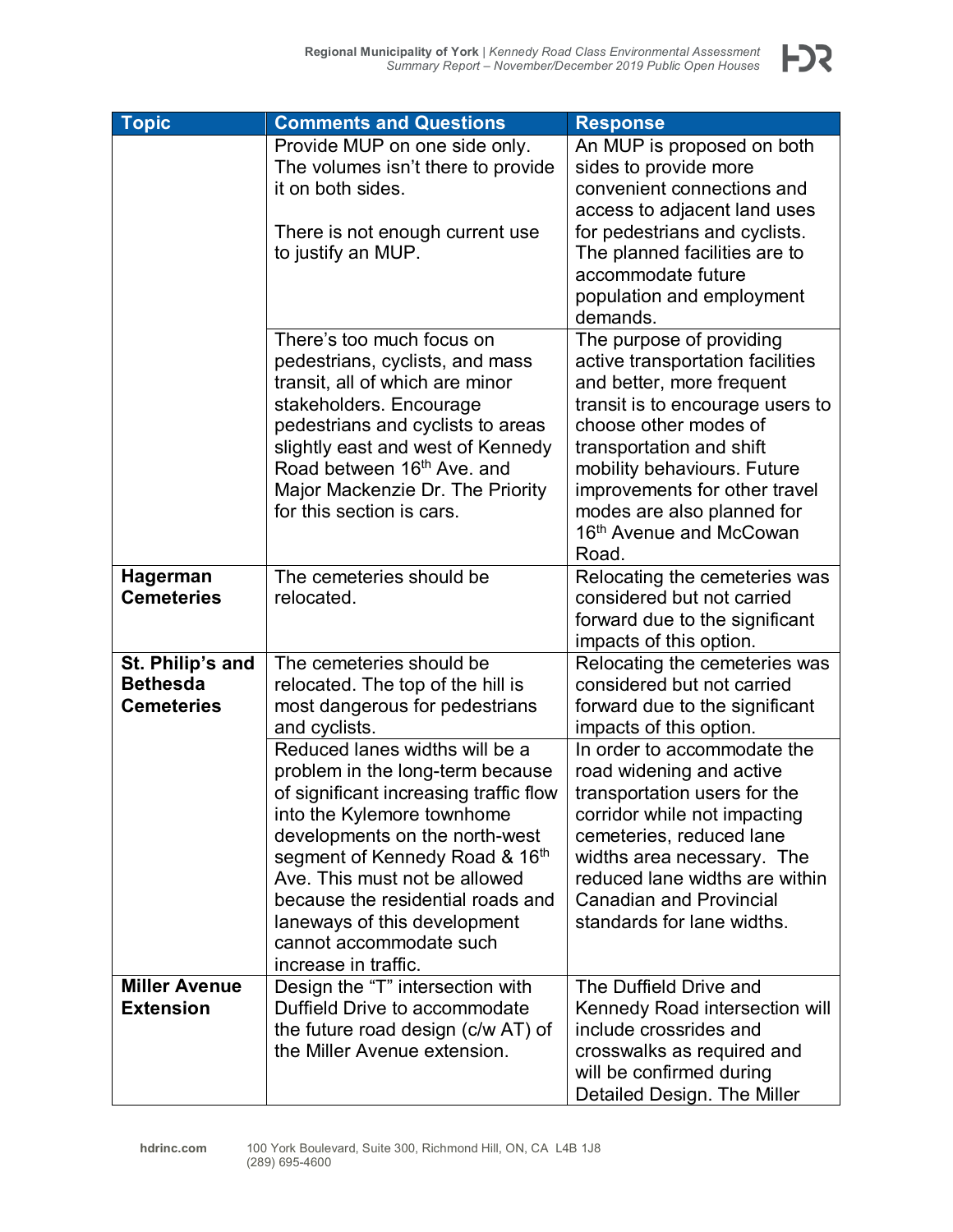| <b>Topic</b>          | <b>Comments and Questions</b>        | <b>Response</b>                                           |
|-----------------------|--------------------------------------|-----------------------------------------------------------|
|                       |                                      | Avenue Extension to Duffield                              |
|                       |                                      | Drive will be undertaken by the                           |
|                       |                                      | City of Markham.                                          |
|                       | Make the northbound left-turn at     | Based on the traffic analysis,                            |
|                       | Duffield Drive a dedicated left-turn | future northbound left-turn                               |
|                       | phase.                               | queues at Duffield Drive do                               |
|                       |                                      | not warrant a dedicated left-                             |
|                       |                                      | turn phase at this time. Study                            |
|                       |                                      | team to forward request to                                |
|                       |                                      | York Region Traffic and Safety                            |
|                       |                                      | group to continue to monitor<br>left-turn volumes at this |
|                       |                                      | intersection.                                             |
| <b>407ETR</b>         | Separate bridges is safer for all.   | Comment noted.                                            |
| <b>Crossing</b>       | This is very much preferred over     | Comment noted.                                            |
|                       | the dangerous crossing at the        |                                                           |
|                       | ramps to the 404 at Highway 7.       |                                                           |
|                       | Provide a bridge on one side only.   | Comment noted and carried                                 |
|                       |                                      | forward to detailed design in                             |
|                       |                                      | consultation with 407ETR,                                 |
|                       |                                      | MTO, City of Markham and                                  |
|                       |                                      | York Region.                                              |
|                       | There are high instances of          | Study team to forward                                     |
|                       | collisions at the 407ETR off-ramp    | comments to 407ETR to                                     |
|                       | intersection especially during       | review and address as                                     |
|                       | rain/freezing rain conditions.       | appropriate.                                              |
|                       | Provide separate bridges over the    | The Recommended Design at                                 |
|                       | on-ramps.                            | the 407ETR is for AT bridges                              |
|                       |                                      | over the 407ETR only at this                              |
|                       |                                      | time. However based on                                    |
|                       |                                      | consultation with 407ETR and<br>feedback from the Open    |
|                       |                                      | House, an Ultimate Vision has                             |
|                       |                                      | been identified to include                                |
|                       |                                      | separate AT bridges over the                              |
|                       |                                      | on-ramps and will be reviewed                             |
|                       |                                      | and confirmed during Detailed                             |
|                       |                                      | Design in consultation with                               |
|                       |                                      | 407ETR, MTO, City of                                      |
|                       |                                      | Markham and York Region.                                  |
| <b>GO Rail</b>        | Future consideration should be       | Comment noted and carried                                 |
| <b>Crossing North</b> | limited to below ground              | forward for the future study.                             |
| of Austin Drive       | separation to maintain resident      | An Underpass design is a                                  |
|                       | privacy for the homes along          | consideration for the Future                              |
|                       | Kennedy Road.                        |                                                           |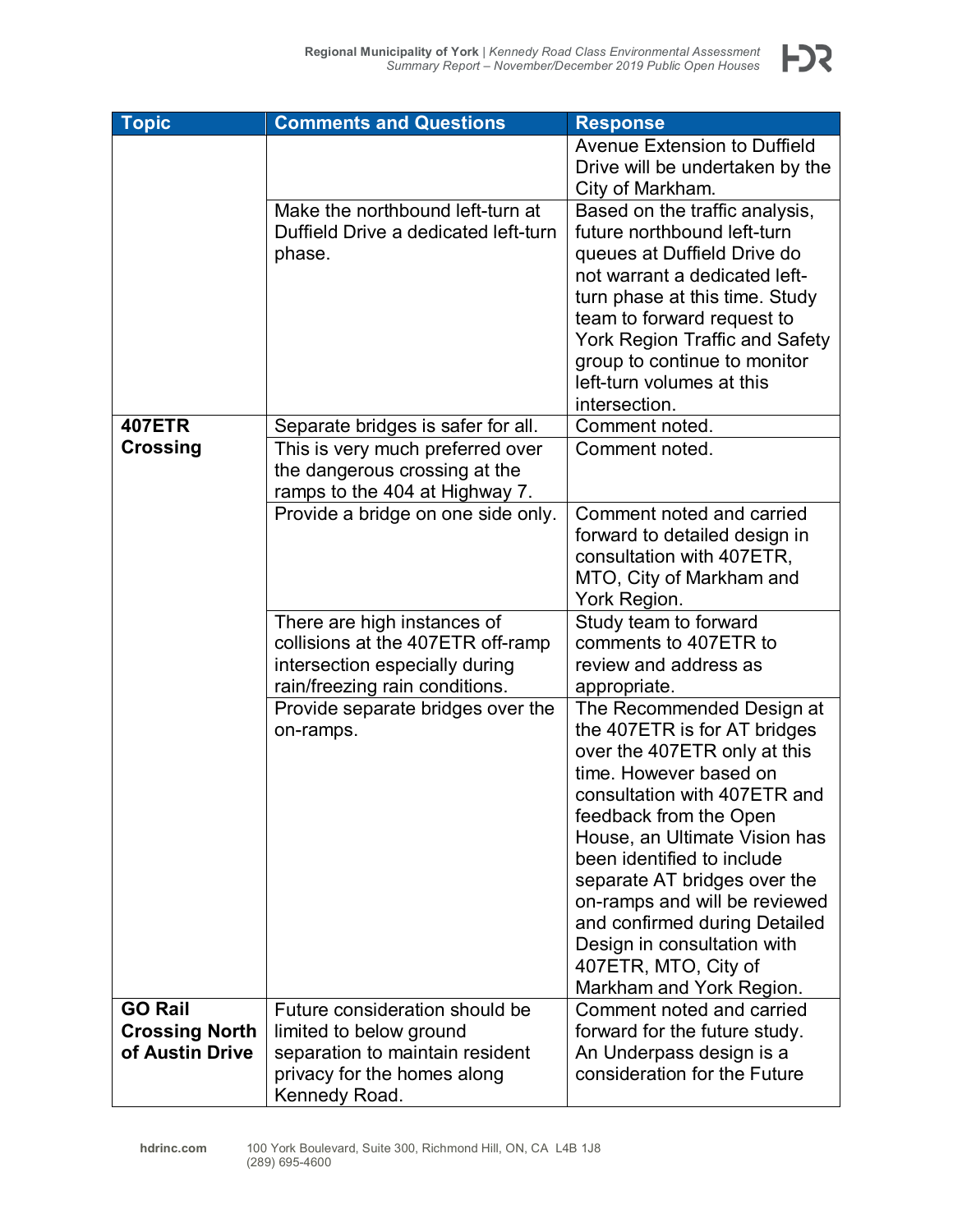

| <b>Topic</b> | <b>Comments and Questions</b>                                                                                                                                                      | <b>Response</b>                                                                                                                                                                                            |
|--------------|------------------------------------------------------------------------------------------------------------------------------------------------------------------------------------|------------------------------------------------------------------------------------------------------------------------------------------------------------------------------------------------------------|
|              |                                                                                                                                                                                    | Grade Separation study at this                                                                                                                                                                             |
|              |                                                                                                                                                                                    | location.                                                                                                                                                                                                  |
|              | The ultimate vision is the                                                                                                                                                         | Comment noted.                                                                                                                                                                                             |
|              | preferred solution in the long-                                                                                                                                                    |                                                                                                                                                                                                            |
|              | term.                                                                                                                                                                              |                                                                                                                                                                                                            |
| <b>Other</b> | It would be easier for us to move                                                                                                                                                  | Comment noted.                                                                                                                                                                                             |
|              | to a different City.                                                                                                                                                               |                                                                                                                                                                                                            |
|              | Do an environmental assessment                                                                                                                                                     | An Air Quality Impact                                                                                                                                                                                      |
|              | to determine the air quality and                                                                                                                                                   | Assessment was conducted                                                                                                                                                                                   |
|              | dangerous toxins in the air due to                                                                                                                                                 | and concluded that the                                                                                                                                                                                     |
|              | greater use of cars and trucks.                                                                                                                                                    | proposed widening will result<br>in a small increase in                                                                                                                                                    |
|              |                                                                                                                                                                                    | predicted concentrations of all<br>indicator compounds, with the<br>exception of nitrogen dioxide,<br>which shows a decrease. All<br>relevant compounds are below                                          |
|              |                                                                                                                                                                                    | the Project Criteria.<br>Study team to forward request                                                                                                                                                     |
|              | Implement electric buses (NFI)<br>makes them).                                                                                                                                     | to York Region Transit.                                                                                                                                                                                    |
|              | Use tree noise barriers as an                                                                                                                                                      | Noise barriers will be                                                                                                                                                                                     |
|              | opportunity to bring artists                                                                                                                                                       | implemented in accordance                                                                                                                                                                                  |
|              | together. It's time to research                                                                                                                                                    | with the Region's Noise By-                                                                                                                                                                                |
|              | infrastructure in other countries,                                                                                                                                                 | Law, SOP and Design                                                                                                                                                                                        |
|              | which promote and support                                                                                                                                                          | Standards.                                                                                                                                                                                                 |
|              | electric buses.                                                                                                                                                                    |                                                                                                                                                                                                            |
|              | Transit fare should be free for<br>high school students and seniors<br>after 9:30am (everyday). There                                                                              | Study team to forward request<br>to York Region Transit.                                                                                                                                                   |
|              | should be free buses to buses to                                                                                                                                                   |                                                                                                                                                                                                            |
|              | Metrolinx and TTC stations.                                                                                                                                                        |                                                                                                                                                                                                            |
|              | A lot of J-walking occurs from the<br>Casa Del Sol residence to/from<br>the Denison Centre across the<br>street.                                                                   | Study team to forward concern<br>to YR traffic operations team<br>and Markham.                                                                                                                             |
|              | Add a southbound left at Carlton<br>Road.                                                                                                                                          | The proposed design includes<br>a dedicated southbound left<br>turn at Carlton Road.                                                                                                                       |
|              | Review location for noise barrier.<br>Vibration concerns from previous<br>watermain construction. More<br>vibration concerns with increased<br>traffic and increase train traffic. | Comment noted. The study<br>includes a Noise Impact<br>Assessment which will identify<br>impacts and mitigation<br>measures (noise barriers) as<br>required to address the<br>projects impacts. The report |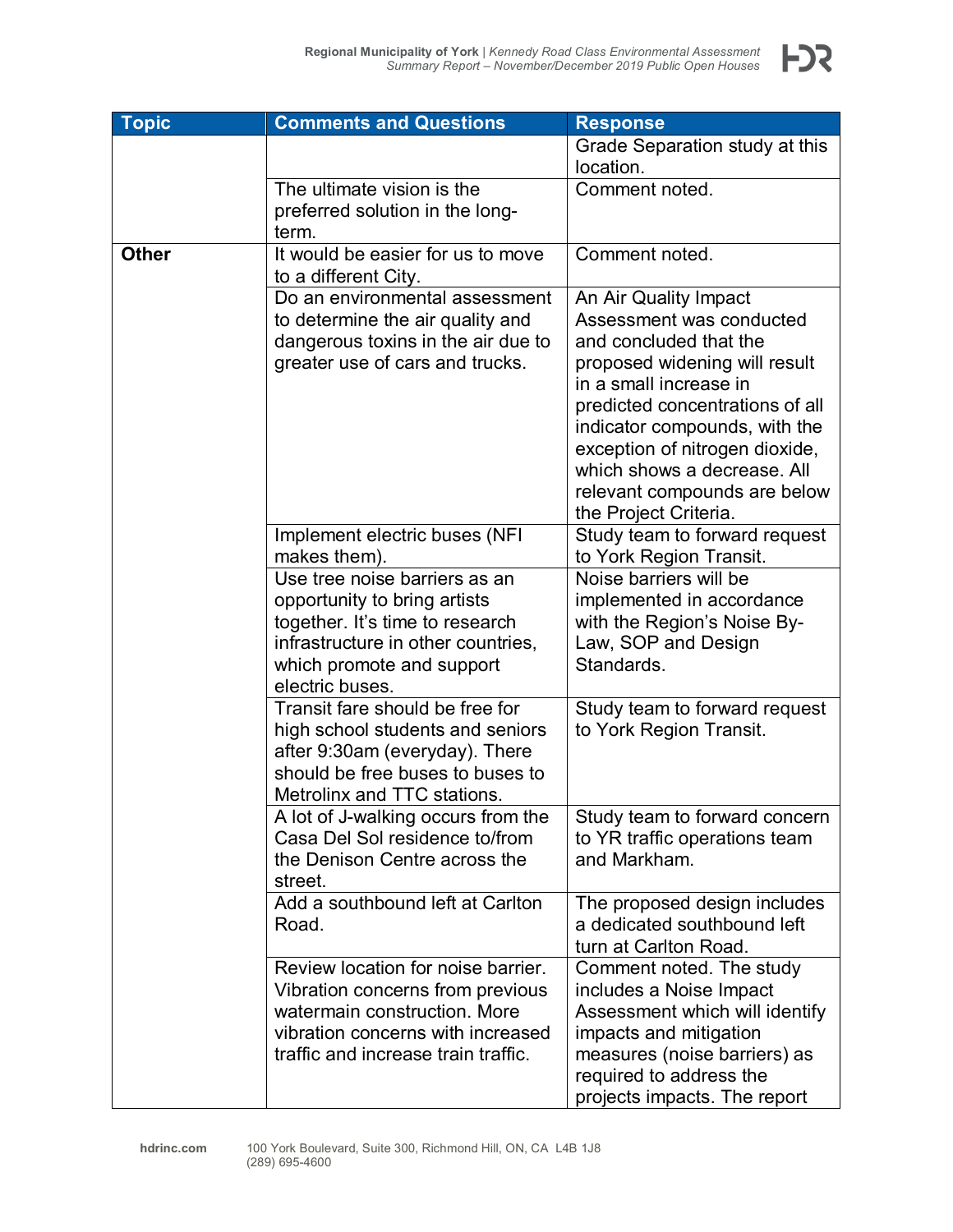| <b>Topic</b> | <b>Comments and Questions</b>                                                                                                                                                           | <b>Response</b>                                                                                                                                                                                                                                                                                                                                     |
|--------------|-----------------------------------------------------------------------------------------------------------------------------------------------------------------------------------------|-----------------------------------------------------------------------------------------------------------------------------------------------------------------------------------------------------------------------------------------------------------------------------------------------------------------------------------------------------|
|              |                                                                                                                                                                                         | will be provided in the<br><b>Environmental Study Report</b><br>and available for public review.                                                                                                                                                                                                                                                    |
|              | Install a traffic light at Angus Glen<br>Boulevard to permit northbound<br>left access.                                                                                                 | Signal warrant analyses were<br>completed for all unsignalized<br>intersections. Future traffic<br>volumes at Kennedy Road and<br>Angus Glen Boulevard did not<br>warrant signalization.                                                                                                                                                            |
|              | Implement Dutch protected<br>intersections for all intersections.                                                                                                                       | Protected intersection design<br>(including crossrides and<br>crosswalks) has been<br>identified at all signalized<br>intersections which will be<br>reviewed and confirmed during<br>Detailed Design in<br>consultation with YR Active<br>Transportation and in<br>accordance with applicable YR<br>intersection design standards /<br>guidelines. |
|              | There are long lines along<br>Kennedy Road turning left into the<br>Unionville Montessori Private<br>School parking lot.                                                                | Comment noted. Study team<br>to forward concern to traffic<br>operations for review and<br>address, if appropriate.                                                                                                                                                                                                                                 |
|              | At the intersection of Kennedy<br>Road and 16 <sup>th</sup> Avenue, there is no<br>need for a northbound advanced<br>left-turn. However, a southbound<br>left advanced green is needed. | Study team to forward request<br>to traffic operations team.                                                                                                                                                                                                                                                                                        |

Comment sheets received at The Pan Am Centre and a copy of the roll plan comments are provided in **Appendix D**.

#### Feedback Received through Online Survey

Five (5) members of the public provided comments through the online survey, and three (3) members of the public submitted comments to the Region through Roads.ca during the commenting period (November 25, 2019 to December 28, 2019). The most common comments received include:

- **Disagreement with widening for Transit/HOV lanes;**
- **Preference for separated sidewalks and cycle tracks instead of MUPs;**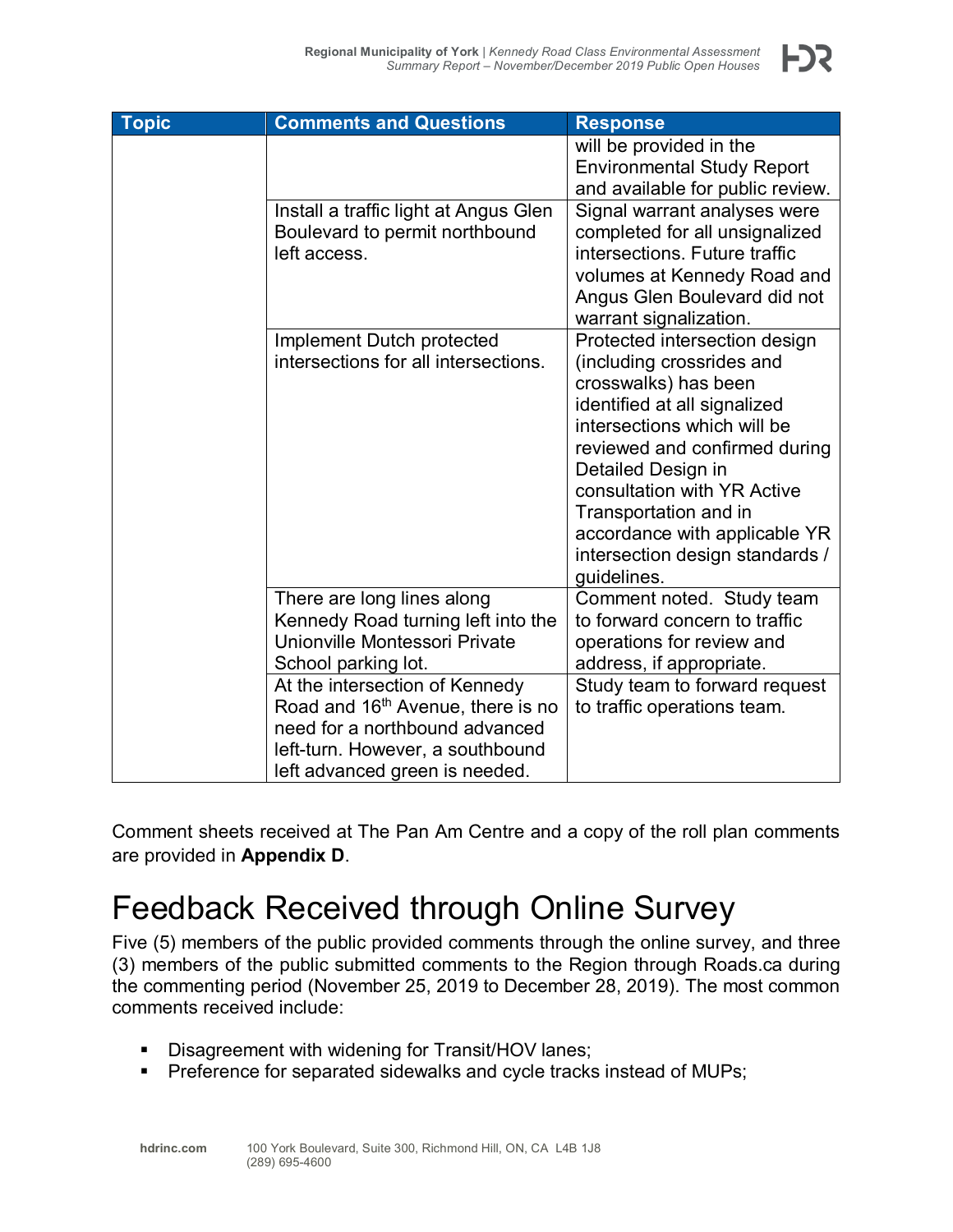- 12

- General agreement with separate bridges over the 407ETR; however, there are concerns about conflict points at the on-ramps;
- **Disagreement with the ultimate vision for the Viva Rapidway;**
- General agreement with the **recommended** and **ultimate solution** for the GO Rail crossing north of Clayton Drive. One attendee disagrees with the underpass;
- General agreement with the **recommended** solution to provide an at-grade crossing and **ultimate solution** to undertake a future study to determine the grade separation for the GO Rail crossing north of Austin Drive;
- Concerns about noise: and
- Concerns about the centre median.

The key comments received online are summarized by topic in **[Table 4](#page-19-0)** along with the project team's responses.

| <b>Topic</b> | <b>Comments and Questions</b>                                                                                                                                                                                                                                                                                 | <b>Responses</b>                                                                                                                                                                                                                                                                                                                                                                                                                                                                                                                                                                                                               |
|--------------|---------------------------------------------------------------------------------------------------------------------------------------------------------------------------------------------------------------------------------------------------------------------------------------------------------------|--------------------------------------------------------------------------------------------------------------------------------------------------------------------------------------------------------------------------------------------------------------------------------------------------------------------------------------------------------------------------------------------------------------------------------------------------------------------------------------------------------------------------------------------------------------------------------------------------------------------------------|
| Widening     | There is concern that HOV lanes will<br>not make a huge impact considering<br>the York Downs development at<br>16th Avenue & Kennedy Road. What<br>other construction projects will<br>happen to the north of 16th Avenue<br>& Kennedy Road that will greatly<br>impact use of Kennedy Road in the<br>future? | A traffic assessment was<br>completed as part of the EA<br>study that analyzed<br>projected traffic volumes to<br>the year 2041, which<br>accounted for future<br>population and employment<br>growth. The proposed curb<br>lane is identified for<br>Transit/HOV not just HOV.<br>The Transit/HOV lane will<br>provide for improvements<br>and efficiencies to transit<br>service which is planned for<br>up to every 15 minutes on<br>Kennedy Road as a corridor<br>of the Frequent Transit<br>Network. Please review the<br>York Region 2041 Road<br>Network Map for identified<br>improvements to other road<br>corridors. |
|              | See 3 links about HOV and HOT<br>lanes:<br>https://www.theglobeandmail.com/ne<br>ws/national/hov-lanes-a-green-<br>disguise/article733361/                                                                                                                                                                    | Comment noted. The<br>additional Transit/HOV lane<br>will provide for<br>improvements and<br>efficiencies to transit<br>service which is planned for<br>up to every 15 minutes on<br>Kennedy Road as a                                                                                                                                                                                                                                                                                                                                                                                                                         |

#### <span id="page-19-0"></span>**Table 4: Summary of Public Comments Received from Online Surveys**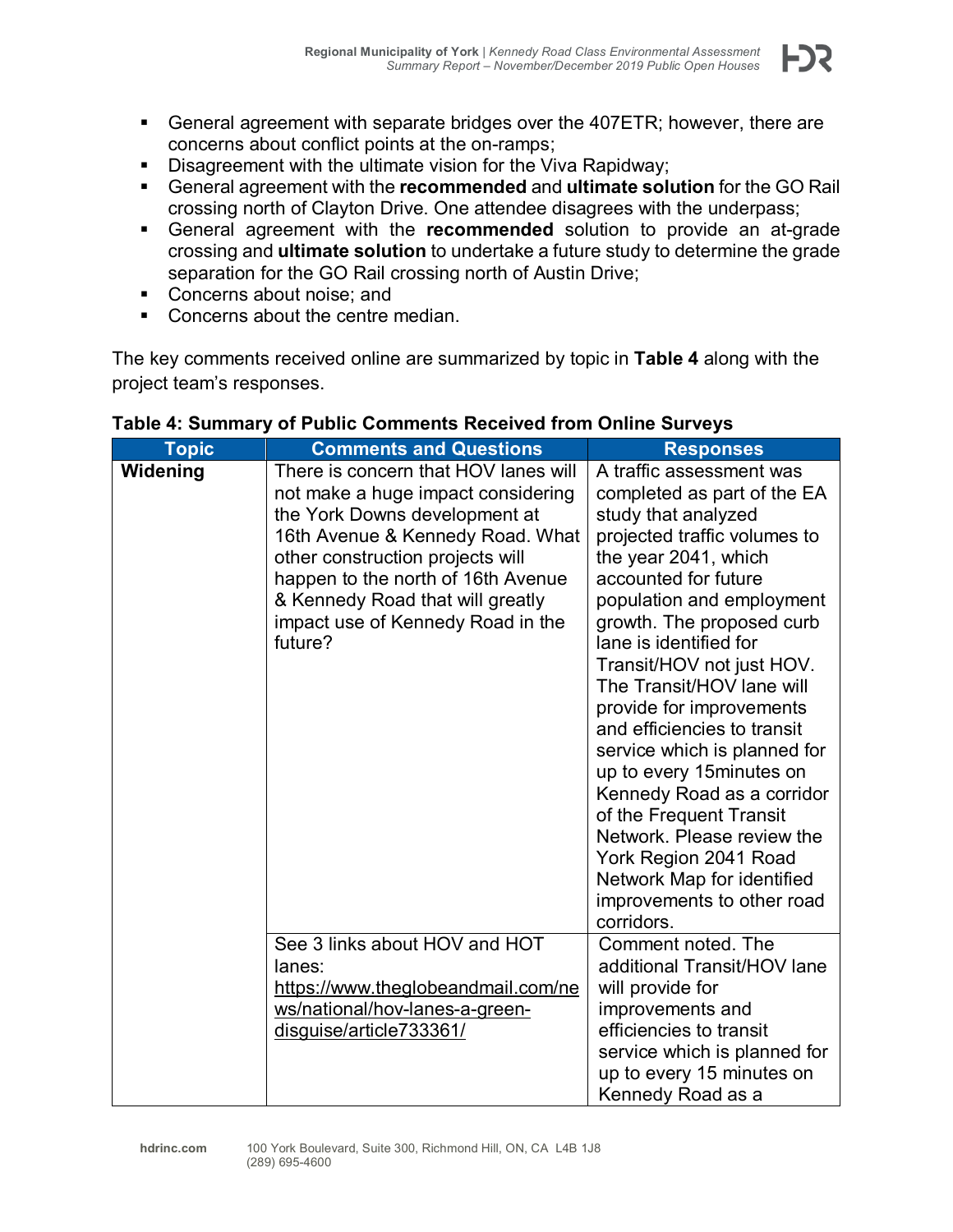| <b>Topic</b>          | <b>Comments and Questions</b>                | <b>Responses</b>                                 |
|-----------------------|----------------------------------------------|--------------------------------------------------|
|                       | https://scholar.colorado.edu/cgi/view        | corridor of the Frequent                         |
|                       | content.cgi?article=2319&context=h           | <b>Transit Network.</b>                          |
|                       | onr theses                                   |                                                  |
|                       |                                              |                                                  |
|                       | <u>https://static1.squarespace.com/stati</u> |                                                  |
|                       | c/5babe62b29f2cc0c9b5103a5/t/5bc             |                                                  |
|                       | 36756ec212d9111586e4c/15395326               |                                                  |
|                       | <u>34445/Trojan+HOVs.pdf</u>                 |                                                  |
|                       | Due to Induced Demand, road                  |                                                  |
|                       | widening will create more                    |                                                  |
|                       | congestion, air pollution and traffic        |                                                  |
|                       | deaths, etc.                                 |                                                  |
|                       | Construction south of highway 7              | Construction for the section                     |
|                       | should be made a priority.                   | of Kennedy Road between                          |
|                       |                                              | 14 <sup>th</sup> Avenue to Highway 7 is          |
|                       |                                              | planned to commence in                           |
|                       |                                              | 2023 as per the Region's                         |
|                       |                                              | 2020 10-Year Construction                        |
|                       |                                              | Program. Council will                            |
|                       |                                              | review and update the 10                         |
|                       |                                              | <b>Year Construction Program</b>                 |
|                       |                                              | annually.                                        |
| <b>Active</b>         | Is there enough pedestrian / cycling         | Presently there are no                           |
| <b>Transportation</b> | traffic north of highway 7 to justify        | dedicated cycling facilities                     |
|                       | this all the way to Major Mackenzie          | along Kennedy Road. The                          |
|                       | Drive? I use the road regularly and          | purpose of providing active                      |
|                       | don't see that many cyclists                 | transportation facilities is to                  |
|                       | especially in winter months.                 | encourage users to choose<br>other modes of      |
|                       |                                              |                                                  |
|                       |                                              | transportation and shift<br>mobility behaviours. |
|                       | There is concern that this will not          | MUPs are proposed on both                        |
|                       | always be possible on both sides of          | sides of the road. In                            |
|                       | the road.                                    | constrained sections of the                      |
|                       |                                              | corridor, a narrower path                        |
|                       |                                              | will be provided to maintain                     |
|                       |                                              | a consistent facility on both                    |
|                       |                                              | sides for pedestrians and                        |
|                       |                                              | cyclists.                                        |
|                       | While the inclusion of active                | Separated cycling facilities                     |
|                       | transportation facilities is very much       | along Kennedy Road                               |
|                       | welcomed, the design concept being           | cannot fit continuously                          |
|                       | proposed simply moves the conflict           | along the corridor due to the                    |
|                       | between cyclists and motorists to a          | number of constrained                            |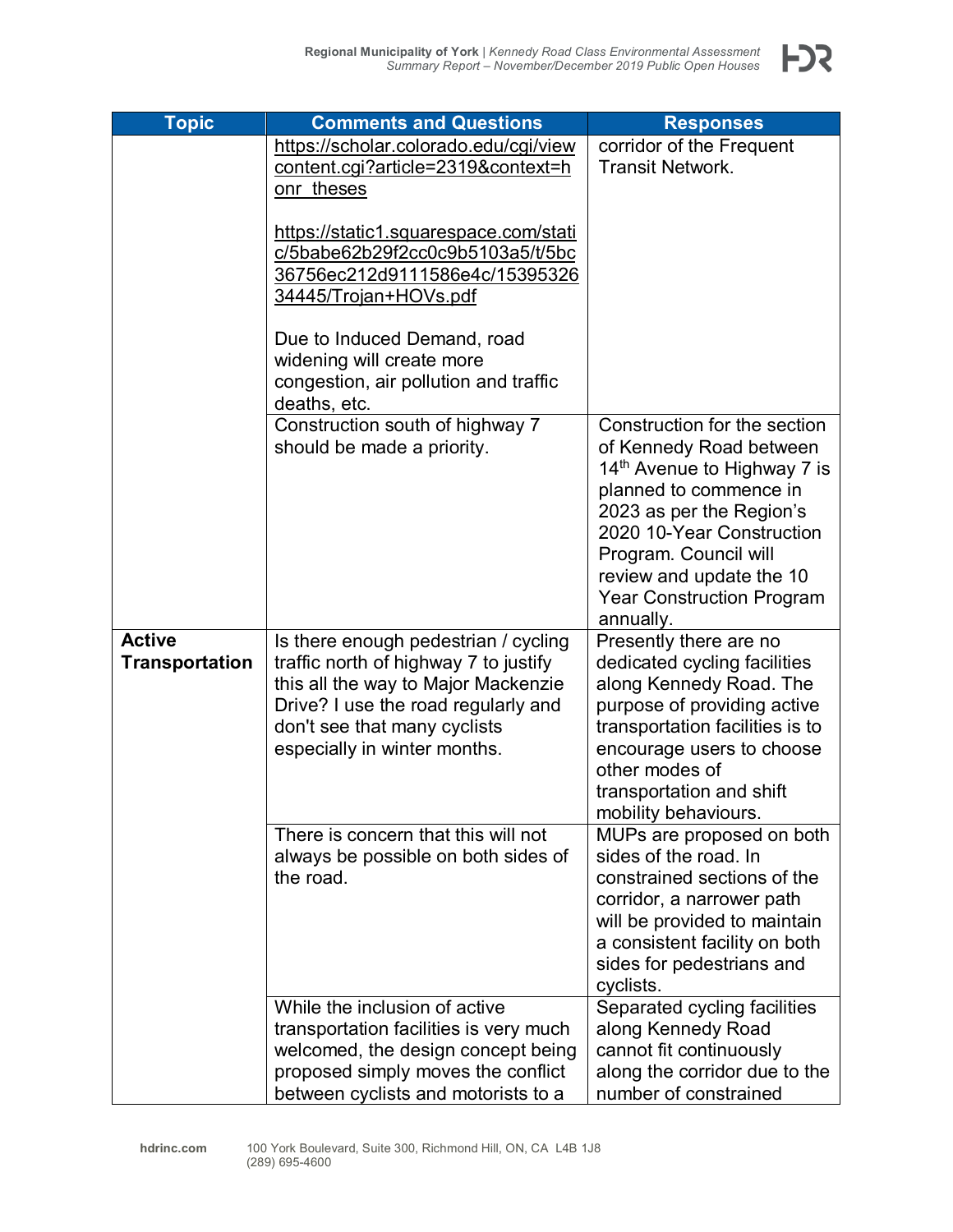F)?

| <b>Topic</b>                                                                | <b>Comments and Questions</b>                                                                                                                                                                                                                                                                                                                                                                                                                                                                                                             | <b>Responses</b>                                                                                                                                                                                                                                                                                                      |
|-----------------------------------------------------------------------------|-------------------------------------------------------------------------------------------------------------------------------------------------------------------------------------------------------------------------------------------------------------------------------------------------------------------------------------------------------------------------------------------------------------------------------------------------------------------------------------------------------------------------------------------|-----------------------------------------------------------------------------------------------------------------------------------------------------------------------------------------------------------------------------------------------------------------------------------------------------------------------|
|                                                                             | conflict between cyclists and<br>pedestrians. Any time that<br>transportation methods of different<br>speeds interact, there is conflict that<br>can result in safety issues. Putting<br>these two mismatched transportation<br>modes together can also have the<br>unintended consequence of pushing<br>cyclists back onto the road in order<br>to avoid pedestrian conflict. The<br>better alternative is to have separate<br>facilities for all three transportation<br>modes. Is there no cost effective<br>way of having separation? | sections along the corridor.<br>At these constrained<br>sections, a narrow path is<br>recommended on both<br>sides. MUP on both sides is<br>proposed throughout the<br>entire corridor to maintain<br>consistency in facility type<br>to avoid changing back and<br>forth between facility types.                     |
|                                                                             | Separation of cyclists and<br>pedestrians has been proven safer<br>world-wide. Speed difference is not<br>inviting for both users.                                                                                                                                                                                                                                                                                                                                                                                                        | See response above.                                                                                                                                                                                                                                                                                                   |
|                                                                             | Widening the road will reduce space<br>between pedestrians and vehicles.<br>The current layout keeps<br>pedestrians safely away from traffic<br>with enough space for pedestrians<br>and cyclists to use simultaneously.                                                                                                                                                                                                                                                                                                                  | A utility/landscape buffer<br>between the road and MUP<br>is provided along the<br>corridor to provide<br>separation from vehicles.<br><b>Except at constrained</b><br>locations where the MUP<br>will be adjacent to the road<br>in short segments.                                                                  |
|                                                                             |                                                                                                                                                                                                                                                                                                                                                                                                                                                                                                                                           | The existing sidewalk<br>accommodates pedestrians<br>only. The minimum width of<br>a sidewalk is 1.5m, but is<br>not wide enough for cyclists<br>to use in tandem. A 3.0m<br>MUP is recommended to<br>provide sufficient space for<br>pedestrians and cyclists to<br>share and to separate<br>cyclists from vehicles. |
| <b>Hagerman</b><br><b>Cemeteries</b><br>and St. Philip's<br>on-the-hill and | We understand and recognize that<br>certain constraints will require<br>specific limited areas to have<br>compromised, shared facilities. This<br>alternative makes sense in this case.                                                                                                                                                                                                                                                                                                                                                   | Comment noted.                                                                                                                                                                                                                                                                                                        |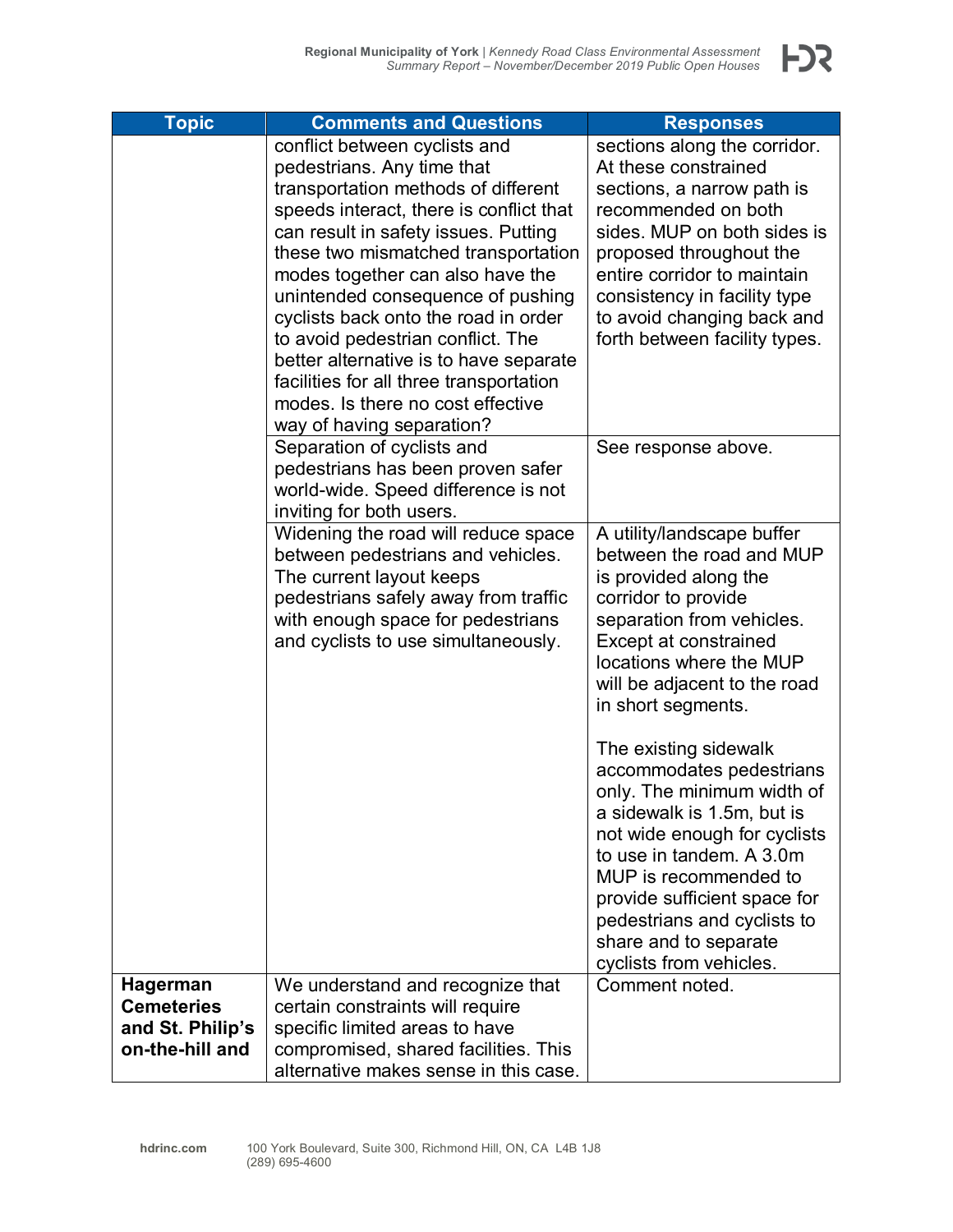| <b>Topic</b>      | <b>Comments and Questions</b>       | <b>Responses</b>                                  |
|-------------------|-------------------------------------|---------------------------------------------------|
| <b>Bethesda</b>   | Narrower lane widths should be      | Narrower lane widths along                        |
| <b>Cemeteries</b> | considered all the way, since it is | the entire corridor are not                       |
|                   | safer for vulnerable road users,    | recommended due to road                           |
|                   | since they are traffic calming.     | operations and                                    |
|                   |                                     | maintenance, such as snow                         |
|                   |                                     | removal. Lane widths                              |
|                   |                                     | throughout the corridor are                       |
|                   |                                     | identified based on York                          |
|                   |                                     | <b>Region's Towards Great</b>                     |
|                   |                                     | <b>Regional Streets Guideline</b>                 |
|                   |                                     | for six lane roads. Standard                      |
|                   |                                     | lane widths throughout the                        |
|                   |                                     | corridor are narrower than                        |
|                   |                                     | the existing lane widths and                      |
|                   |                                     | will promote traffic calming.                     |
|                   |                                     | Narrower lane widths                              |
|                   |                                     | adjacent to the cemeteries                        |
|                   |                                     | are proposed in these                             |
|                   |                                     | constrained locations only                        |
| <b>407ETR</b>     |                                     | for short segments.                               |
|                   | There is still a problem at the     | The Recommended Design<br>at the 407ETR is for AT |
|                   | crossing of the on-ramps.           | bridges over the 407ETR                           |
|                   |                                     | only. However based on                            |
|                   |                                     | consultation with 407ETR                          |
|                   |                                     | and feedback from the                             |
|                   |                                     | Open House, an Ultimate                           |
|                   |                                     | Vision has been identified to                     |
|                   |                                     | include separate AT bridges                       |
|                   |                                     | over the on-ramps and will                        |
|                   |                                     | be reviewed and confirmed                         |
|                   |                                     | during Detailed Design in                         |
|                   |                                     | consultation with 407ETR,                         |
|                   |                                     | MTO, City of Markham and                          |
|                   |                                     | York Region.                                      |
|                   | I agree with the idea of pedestrian | Comment noted. See above                          |
|                   | lanes near the 407ETR ramps.        | response.                                         |
|                   | There is a considerable amount of   |                                                   |
|                   | foot traffic near the East and West |                                                   |
|                   | 407 ramps and I think it would be   |                                                   |
|                   | beneficial for the pedestrians that |                                                   |
|                   | frequent those crossing to have     |                                                   |
|                   | more safety measures put in place.  |                                                   |
| Viva Rapidway     | We agree with the general vision    | Separated cycling facilities                      |
|                   | with respect to the Viva Rapidway,  | along Kennedy Road is not                         |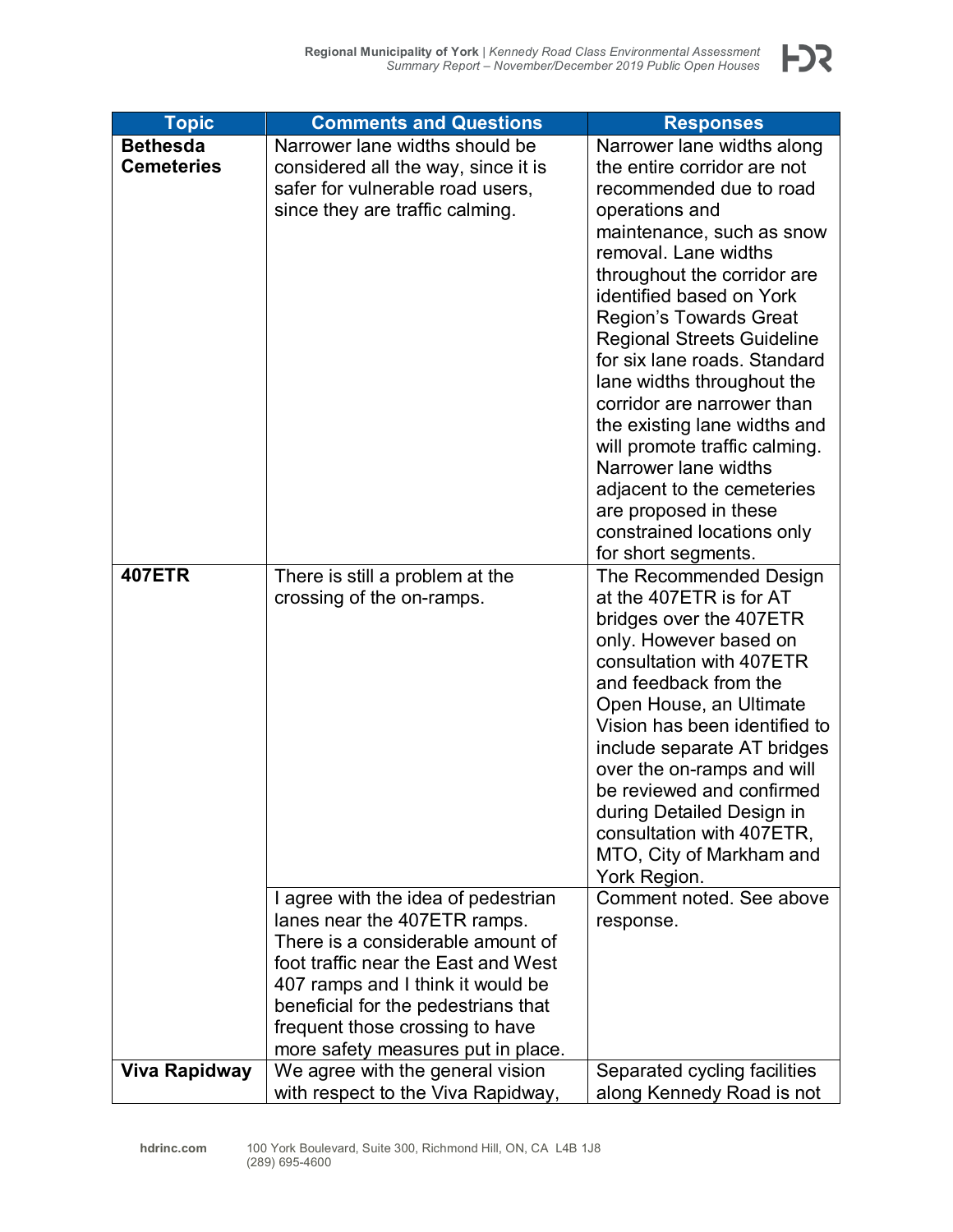

| <b>Topic</b>               | <b>Comments and Questions</b>                                           | <b>Responses</b>                                     |
|----------------------------|-------------------------------------------------------------------------|------------------------------------------------------|
|                            | but would prefer to see separated                                       | recommended due to the                               |
|                            | cycling and pedestrian facilities to                                    | number of constrained                                |
|                            | eliminate the potential for conflict                                    | sections along the corridor.                         |
|                            | between these two users who travel                                      | At these constrained                                 |
|                            |                                                                         |                                                      |
|                            | at markedly different speeds.                                           | sections, a narrow path is<br>recommended on both    |
|                            |                                                                         |                                                      |
|                            |                                                                         | sides. Therefore, an MUP                             |
|                            |                                                                         | on both sides is proposed<br>throughout the entire   |
|                            |                                                                         | corridor to maintain                                 |
|                            |                                                                         |                                                      |
|                            |                                                                         | consistency in facility type                         |
|                            |                                                                         | to avoid changing back and                           |
|                            |                                                                         | forth between facility types.                        |
|                            | Generally agree with curb lanes for                                     | See response above.                                  |
|                            | buses for now, but there is need to                                     |                                                      |
|                            | have cycle tracks, separated from                                       |                                                      |
|                            | pedestrians.                                                            | Comment noted.                                       |
|                            | I do not agree with the ultimate<br>vision to shift the Viva buses to   |                                                      |
|                            |                                                                         |                                                      |
| <b>GO Rail</b>             | dedicated centre lanes.                                                 |                                                      |
|                            | Given this proposal, why has the city                                   | Sidewalks at this crossing                           |
| <b>Crossing north</b>      | just spent money re-doing the                                           | were improved to better                              |
| of Clayton<br><b>Drive</b> | pathways on either side in the same                                     | delineate the pedestrian<br>pathway and included     |
|                            | position they were in? Could they<br>not have been relocated so it only | pedestrian gates to prevent                          |
|                            | needed doing once?                                                      | pedestrians from crossing                            |
|                            |                                                                         | the tracks when there is an                          |
|                            |                                                                         |                                                      |
|                            |                                                                         | oncoming train as per the                            |
|                            |                                                                         | City's Whistle Cessation<br>policy. The              |
|                            |                                                                         | recommendations from this                            |
|                            |                                                                         | EA study were not complete                           |
|                            |                                                                         | at the time of this work.                            |
|                            |                                                                         | It is also noted that based                          |
|                            |                                                                         |                                                      |
|                            |                                                                         | on the Region's current<br>2020 10-Year Construction |
|                            |                                                                         |                                                      |
|                            |                                                                         | Program, this section of<br>Kennedy Road is not      |
|                            |                                                                         | identified for construction                          |
|                            |                                                                         | within the next 10 years.                            |
|                            | Better to have grade separation from                                    | Since the Open House,                                |
|                            | the beginning. Frequency of trains                                      | Metrolinx has initiated the                          |
|                            | increasing.                                                             | <b>Stouffville Grade</b>                             |
|                            |                                                                         | <b>Separations Transit Project</b>                   |
|                            |                                                                         | <b>Assessment Process</b>                            |
|                            |                                                                         |                                                      |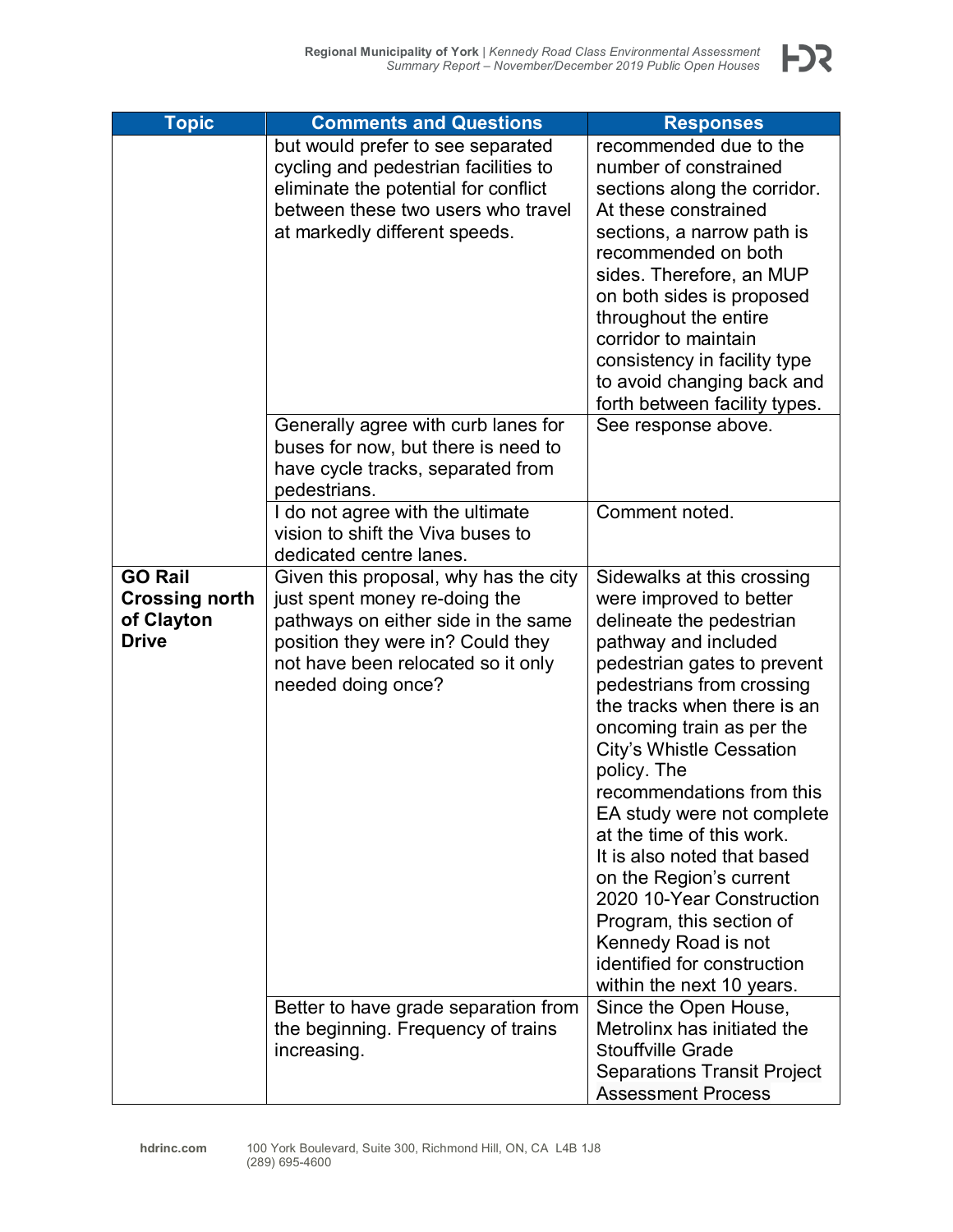| <b>Topic</b>          | <b>Comments and Questions</b>                                            | <b>Responses</b>                                         |
|-----------------------|--------------------------------------------------------------------------|----------------------------------------------------------|
|                       |                                                                          | (TPAP) in 2020, please                                   |
|                       |                                                                          | refer to the Metrolinx study<br>for the final            |
|                       |                                                                          | recommendation at this                                   |
|                       |                                                                          | location.                                                |
| <b>GO Rail</b>        | This will be a challenge due to the                                      | Comment noted. A future                                  |
| <b>Crossing north</b> | short distance between the bridge,                                       | study is recommended to                                  |
| of Austin Drive       | Austin Drive and the GO rail line.                                       | determine the feasibility of a                           |
|                       |                                                                          | grade separation at this<br>location. Access to Austin   |
|                       |                                                                          | Drive will be incorporated                               |
|                       |                                                                          | into the future grade                                    |
|                       |                                                                          | separation options.                                      |
|                       | Better to have grade separation from                                     | Comment noted. A grade                                   |
|                       | the beginning. Frequency trains and                                      | separation is the ultimate                               |
|                       | safer for a 6 lanes road.                                                | vision and is subject to                                 |
|                       |                                                                          | funding. Construction at this                            |
|                       |                                                                          | segment is not planned                                   |
|                       |                                                                          | within the Region's current<br>2020 10 year Construction |
|                       |                                                                          | Program.                                                 |
|                       | I would like to hear more about                                          | Comment noted. Contact                                   |
|                       | these plans and would of course be                                       | will be added when the                                   |
|                       | against them if they included the                                        | grade separation study is                                |
|                       | destruction of the land and                                              | initiated at this location.                              |
|                       | introduction of multi-use paths                                          |                                                          |
| <b>Other</b>          | surrounding Kennedy road.                                                |                                                          |
|                       | On the face of it the study seems<br>short sighted. The rapid population | The purpose of providing<br>Transit/HOV lanes and        |
|                       | growth in the area that is planned                                       | active transportation                                    |
|                       | will overwhelm any plans being                                           | facilities is to encourage                               |
|                       | proposed and additional capacity                                         | users to choose other                                    |
|                       | needs to be considered.                                                  | modes of transportation and                              |
|                       |                                                                          | shift mobility behaviours.                               |
|                       |                                                                          | The proposed design                                      |
|                       |                                                                          | maintains current vehicle                                |
|                       |                                                                          | capacity, while providing                                |
|                       |                                                                          | additional capacity for more<br>buses and high occupancy |
|                       |                                                                          | vehicles.                                                |
|                       | A 6 lane road is a Fat road and not a                                    | The Dutch junction design                                |
|                       | real Complete Street.                                                    | would not be feasible                                    |
|                       | https://www.strongtowns.org/journal/                                     | because the majority of                                  |
|                       | 2016/6/6/narrow-streets-do-more-                                         | cross-roads do not provide                               |
|                       | with-less                                                                | cycling facilities currently.                            |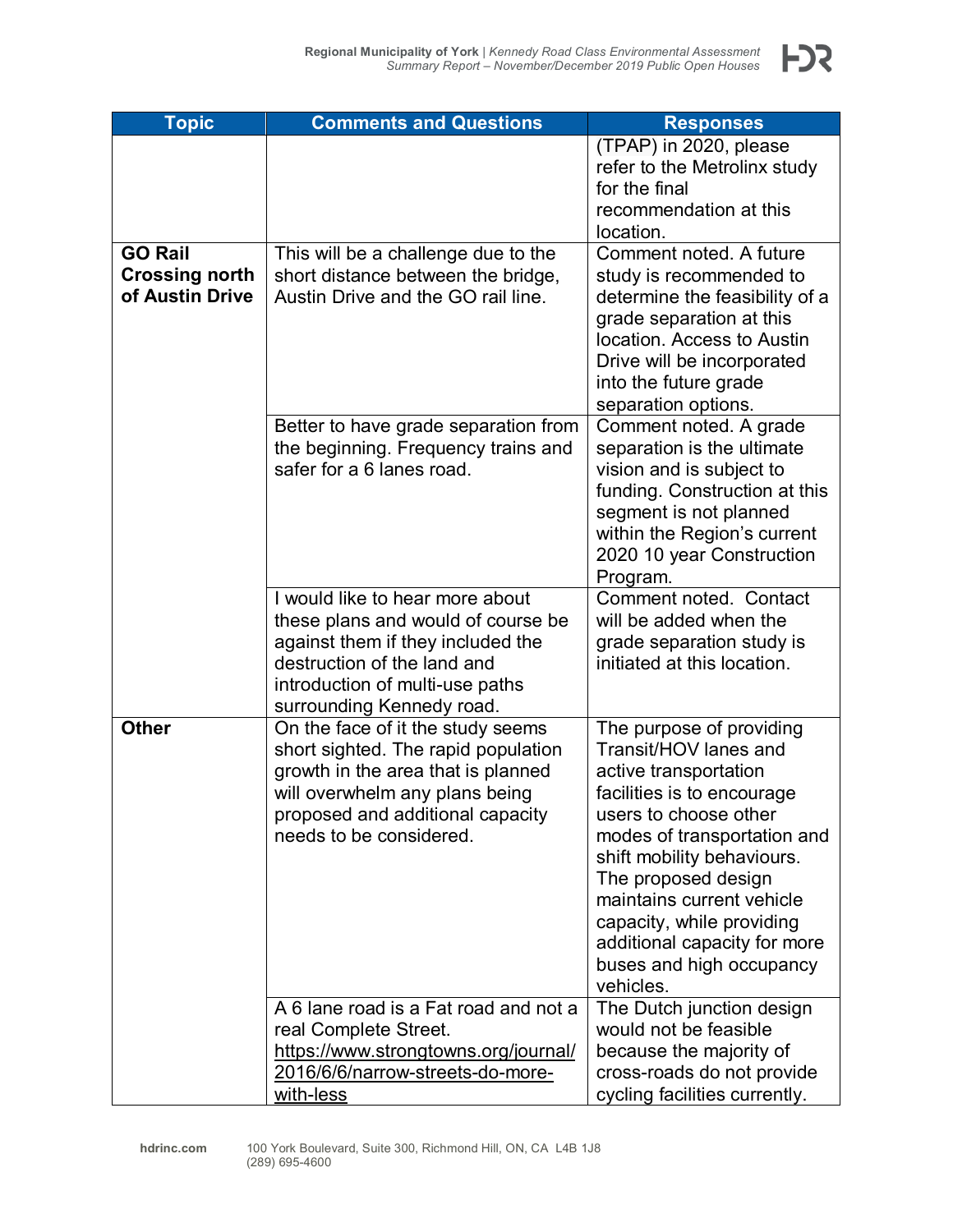| <b>Topic</b> | <b>Comments and Questions</b>                                                                                                                                                                                                                                                                                                                                                                                                                                                                                                                                                                                                                                                                                                                                                                                                                                                                                                                                                                                                                                                          | <b>Responses</b>                                                                                                                                                                                                                                                                                                                                                                                                                                                          |
|--------------|----------------------------------------------------------------------------------------------------------------------------------------------------------------------------------------------------------------------------------------------------------------------------------------------------------------------------------------------------------------------------------------------------------------------------------------------------------------------------------------------------------------------------------------------------------------------------------------------------------------------------------------------------------------------------------------------------------------------------------------------------------------------------------------------------------------------------------------------------------------------------------------------------------------------------------------------------------------------------------------------------------------------------------------------------------------------------------------|---------------------------------------------------------------------------------------------------------------------------------------------------------------------------------------------------------------------------------------------------------------------------------------------------------------------------------------------------------------------------------------------------------------------------------------------------------------------------|
|              | We also need Protected<br>Intersections:<br>http://www.protectedintersection.co<br>m/<br>The Dutch comments on Nick<br>Falbo's video:<br>https://bicycledutch.wordpress.com/<br>2014/02/23/junction-design-in-the-<br>netherlands/                                                                                                                                                                                                                                                                                                                                                                                                                                                                                                                                                                                                                                                                                                                                                                                                                                                     | Intersections are proposed<br>to have crossrides and<br>crosswalks and will be<br>reviewed in Detailed Design<br>in consultation with York<br><b>Region Active</b><br>Transportation staff and<br>current guidelines for<br>intersection treatment for<br>pedestrians and cyclists.                                                                                                                                                                                       |
|              | There is concern regarding the<br>centre median that blocks access to<br>Denby Court. There is an aging<br>number of residents and an increase<br>of EMS vehicles on the street in the<br>last few years. If there is a centre<br>median, residents and EMS vehicles<br>are unable to make a northbound<br>left-turn onto the street and cannot<br>make an eastbound left turn onto<br>Kennedy Road. Having to make a u-<br>turn at the nearest signalized<br>intersection is illogical.<br>The following alternatives should be<br>considered:<br>1. Reduced lane width, no<br>centre median, with a narrow<br>(1 metre) multi use path on<br>both sides (not 3 metres as<br>proposed) as this would still<br>accommodate a left turn lane<br>northbound on Kennedy-<br>there is plenty of room on<br>either side of Kennedy Rd to<br>do this.<br>2. No center median at Denby<br>Court/Second St and<br>Kennedy Rd intersection and<br>leave left turn lane.<br>3. Partial median to allow left<br>turns into Denby Court from<br>northbound Kennedy Rd and<br>leave left turn lane. | The study team is reviewing<br>and will revise the design to<br>reflect a mountable curb<br>with breakaway poles to<br>permit EMS access at this<br>location. During Detailed<br>Design the Region will<br>consult with EMS<br>throughout the corridor to<br>review and confirm where<br>additional access is needed<br>to provide similar treatment.<br>A meeting will be scheduled<br>with Denby Court residents<br>to discuss the<br>recommendations, if<br>necessary. |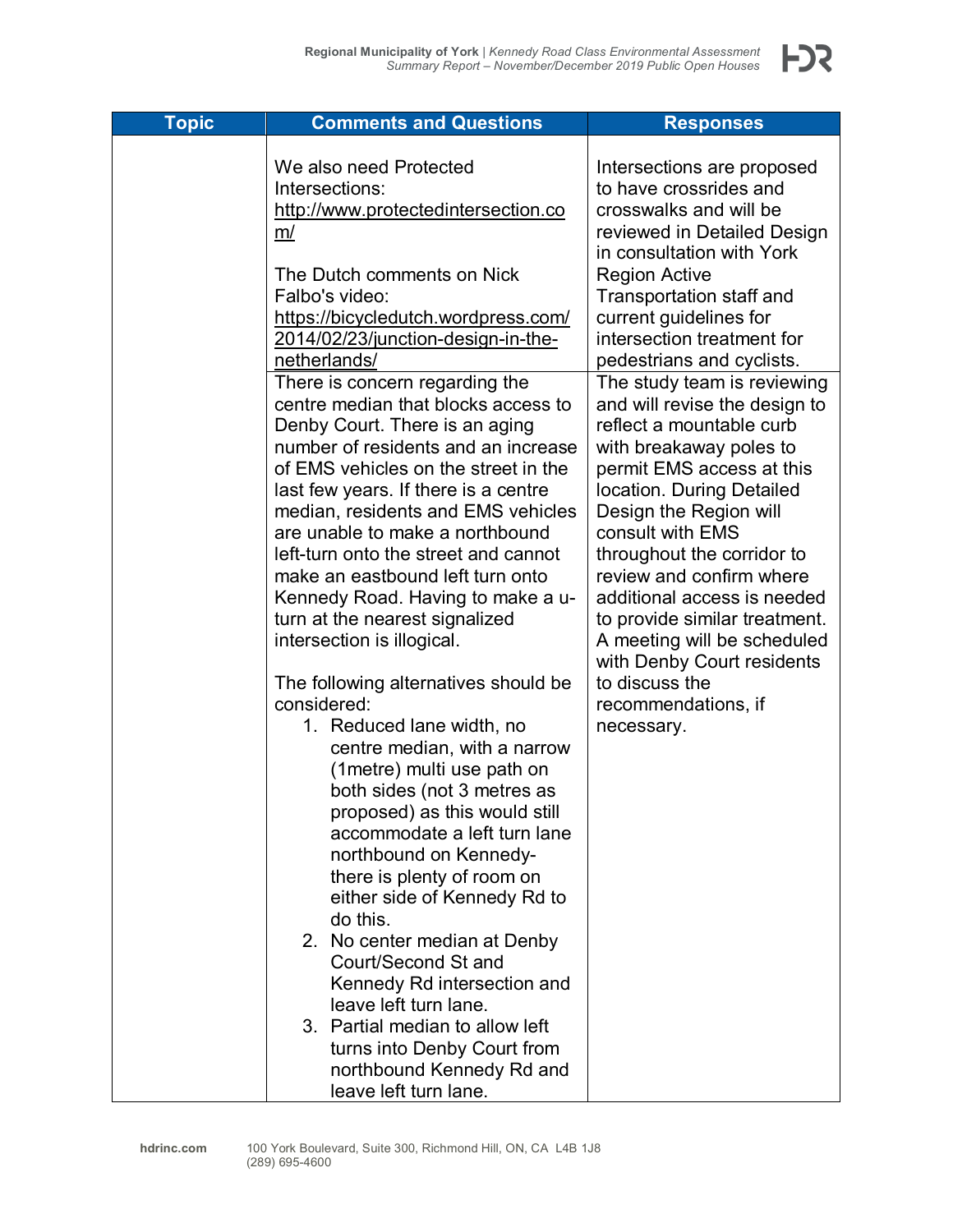

| <b>Topic</b> | <b>Comments and Questions</b>                                                                                                                                                                                                                                            | <b>Responses</b>                                                                                                                                                                                                                                                                                                                                                                                                                                    |
|--------------|--------------------------------------------------------------------------------------------------------------------------------------------------------------------------------------------------------------------------------------------------------------------------|-----------------------------------------------------------------------------------------------------------------------------------------------------------------------------------------------------------------------------------------------------------------------------------------------------------------------------------------------------------------------------------------------------------------------------------------------------|
|              | 4. Lowered median that can be<br>driven over to allow left turns<br>into Denby Court from<br>northbound Kennedy Rd and<br>leave left turn lane                                                                                                                           |                                                                                                                                                                                                                                                                                                                                                                                                                                                     |
|              | I request a meeting with Denby<br>Court residents and York Region to<br>discuss these changes before any<br>decisions are made.                                                                                                                                          |                                                                                                                                                                                                                                                                                                                                                                                                                                                     |
|              | Widening the road will create more<br>noise.                                                                                                                                                                                                                             | A Noise Assessment is<br>being undertaken as part of<br>this study to assess impacts<br>of the proposed<br>improvements. Mitigation<br>measures (noise barriers)<br>will be recommended as<br>required and in<br>conformance with York<br>Regions' Noise Policy and<br>SOP.                                                                                                                                                                         |
|              | The removal of trees is opposed.                                                                                                                                                                                                                                         | Tree removals may be<br>necessary based on the<br>identified improvements.<br>Tree protection plans and a<br>compensation strategy to<br>mitigate for tree removals<br>will be determined in<br>consultation with the<br><b>Toronto and Region</b><br><b>Conservation Authority</b><br>(TRCA) during Detailed<br>Design.<br>Where feasible, tree<br>plantings within the<br>boulevards and select<br>locations within the median<br>are identified. |
|              | There is concern with the centre<br>median as it is unnecessary, unsafe,<br>and illogical. Do not build a median<br>that forces us to drive needlessly<br>around Unionville. This will add<br>aggravation and nuisance to our<br>daily lives and will impact our ability | The raised centre median<br>prevents left-turning<br>vehicles from crossing three<br>lanes of traffic at<br>unsignalized locations.<br>Vehicles are permitted to                                                                                                                                                                                                                                                                                    |